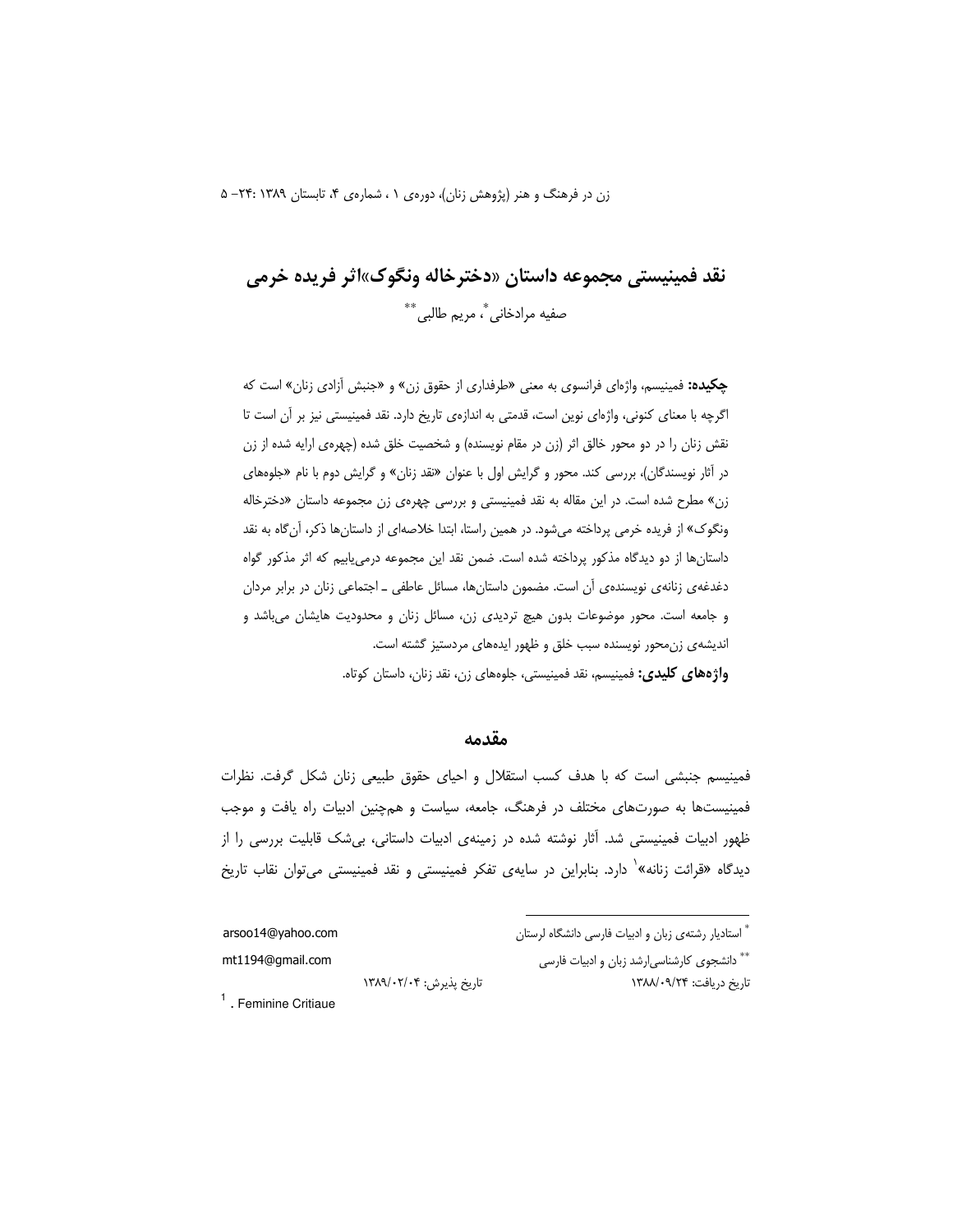مذکر را به یکسو زد و تأویل و تفسیری زنانه از ادبیات و داستان عرضه کرد. این نگاه تازه به زن، ملهم از تحولی تازه بوده است. در این مقاله از میان داستان نویسان زن معاصر، فریده خرمی و اثر او، «دخترخاله ونگوک» برگزیده و نقدی فمینیستی با دو گرایش «جلوههای زن» و «نقد زنان» از این مجموعه ارایه شده است. قبل از نقد داستانهای مجموعه خلاصهای از داستانها ذکر گردیده است. ضمن نقد آنها درمیٍ یابیم که از میان امواج فمینیسم، موج سوم بر این نویسنده و داستانهایش تأثیرگذار بوده است و زنان او علاوه بر این که سعی می کنند نقش هایی چون همسری، مادر، خانهداری و… را حفظ کنند، استقلال خود را فراموش نمی کنند و همواره می خواهند زنانی پر جنبوجوش باشند و دچار روزمرگیهای خسته کننده نشوند.

#### فمينيسم

فمینیسم (Feminism) در اصل واژهای فرانسوی(Feminisme) است که از ریشهی لاتین (Femina) به معنای زن (Woman) اخذ شده است. در زبان فارسی «طرفداری از حقوق زن»، «جنبش آزادی زنان»، «زن باوری»، «زن آزادخواهی» و … معادلهایی هستند که برای واژهی فمینیسم ارایه شدهاند (رضوانی، ۱۳۸۴: ۲).

#### فمینیسم در ادبیات

ادبیات فمینیستی راهی برای ارایهی نظرها و دیدگاههای مختلف زنان بود. در ایران پیدایش این نهضت با روی کرد اسلامی آن، از دورهی مشروطیت آغاز شد چرا که با پیدایش آن زوایای دیگری در افکار انسانها شکل گرفت و نیازهای جدیدی در اجتماع پدید آمد. یکی از این نیازها که در تقابل و تضاد با ارزش های دیگر بود، حضور زنان در عرصههای مختلف اجتماعی و از جمله ادبیات بود. زنانی که خواهان داشتن فرصتهای برابر اجتماعی با مردان و احساس حس ارزش مندی و پذیرفته شدن از سوی جامعه مردسالار بودند.

بعدها این طرز نگاه به جنبشهای زنانه، شکلی ملایم، فلسفی و روشنفکرانهتر به خود گرفت و زنانی که در این عرصه فعالیت داشتند، سعی کردند تا در کنار مردان جامعه، عنصری خلاق، یویا و مؤثر باشند. و شاید برجستهترین فعالیت در این مورد مهم زنانی بودند که مینوشتند و یا در عرصههای دیگر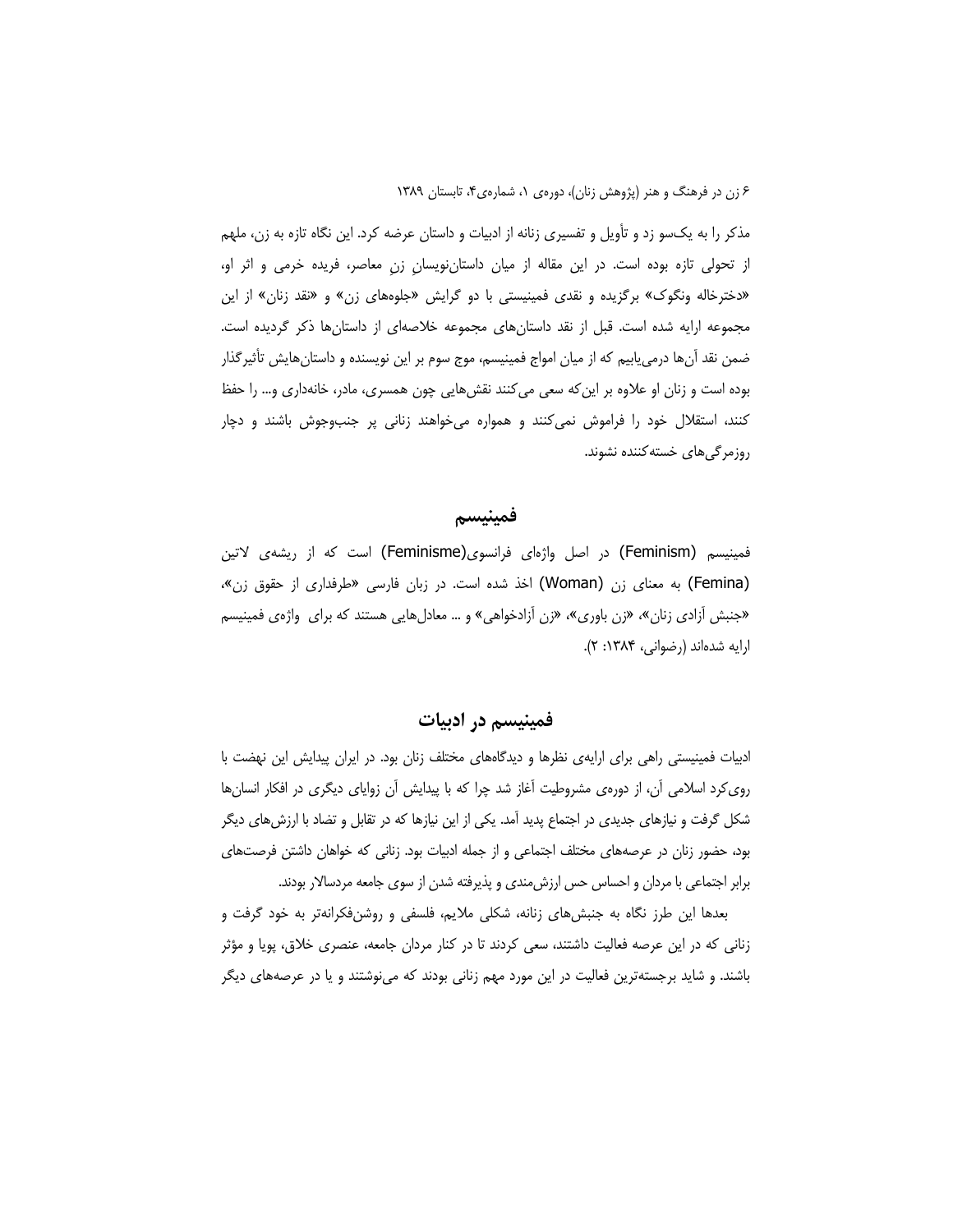فرهنگی فعالیت می نمودند (http://chelle.blogfa.com). قبل از شکل گیری این جنبش زنان، عرصه ی ادبیات بیشتر در دست مردان بود و با دیدها و نظرهای مختلفی راجع به زن می نوشتند.

فمينيسم در داستان

از آنجا که داستان زیر مجموعهی ادبیات به شمار میرود، جنبش فمینیسم در این وادی نیز راه پیدا کرد. اولین موج جریان اصلی فمینیستی در ادبیات در سال ۱۹۲۰ در غرب روی داد. دومین حرکت عمده به تاریخ ۱۹۷۰ در جامعهی ادبی ملل غربی رخ داد و پس از آن سومین نسل نویسندگان ادبیات داستانی فمینیستی در تاریخ ۱۹۹۰ پا به عرصهی ادبیات گذاشتند.

هنجارها و ارزشهای مردانه که بر زنان تحمیل میشد، چنان بازدارنده بود که سبب میشد برخی زنان، به رغم میل باطنی خود، هویت مردانه برگزینند. بنابراین اگر زنی مایل به نوشتن رمان و داستانی بود، باید هویت مردانه برگزیند و حتی به سبک و سیاقی بنویسد که با فرهنگ و عرف مردانه سازگاری داشته باشد. چنان که جنسیت نویسنده بر استقبال از اثر تأثیر می گذاشت (اولیایی نیا، ۱۳۸۲: ش ۷۴).

در میان غالب آثار داستانی فمینیستی، بیشترین مضمونی که مورد توجه است، اختلاف میان زنان و مردان، از جنبه ی جنسیتی است (پارسی نژاد، ۱۳۸۲: ۳۱).

اصولاً شخصیت و نقش آن در داستانهای فمینیستی، از جایگاه ویژهای برخوردار است. به طور مثال جمع کردن تمامی خصلتهایی چون خشونت، قدرتطلبی، بی احساسی و خودسری برای مردان، باعث شد تا شخصیت مرد داستان، حقیقی ظاهر نشود. از سویی دیگر، در نظر داشتن تمامی خصلتهایی چون ترحم، مهربانی، ایثار و خانواده دوستی برای زنان، آنان را به شخصیتهای تپییک مبدل می سازد.

بخش اعظم جذابیت و گیرایی داستان های فمینیستی، در حضور مستمر زنان در بیرون خانه و رویارویی با نیروهای خارجی مختلف است. در این مرحله، پردازش درست و حساب شدهی حوادث، نقش بسیار زیادی را در قوام آثار فمینیستی می¤واند ایفا کند. زنان به دلیل نداشتن ویژگیهای خاص جسمانی، گاهی هنگام تقابل با حوادث بزرگ از تبعیت برخی قوانین خشک و مدرن داستاننویسی معاف میشوند و گاه با در نظر نگرفتن روابط علت و معلولی در طول حرکت داستانی پیش می روند.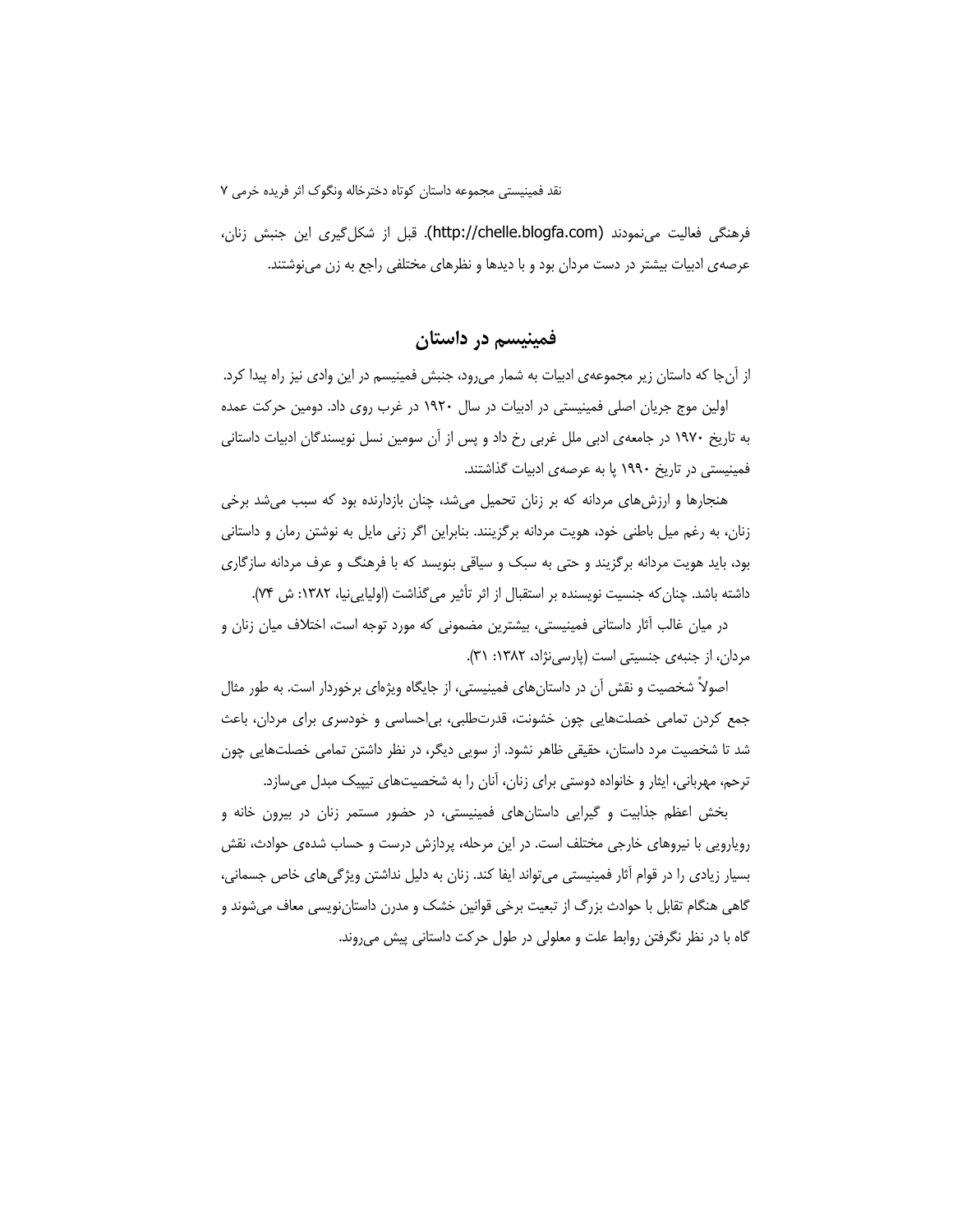# زنانهنویسی و ادبیات

داستان راحتترین شکل نوشتن برای زنان بود و هنوز هم هست. یافتن دلیل آن نیز دشوار نیست. داستان در میان شکلهای هنری کمترین میزان تمرکز را میطلبد. داستان را راحتتر از نمایشنامه یا شعر می توان دست گرفت یا زمین گذاشت. در اوایل سدهی نوزدهم رمانهای زنان بیشتر خود زندگی نامه بود. یکی از انگیزههای زنان برای نوشتن، میل به بیان آلام خویش و دادخواهی بود. اکنون که دیگر این میل چندان حیاتی نیست، زنان دست به کار کاوش در نوع خویش میشوند تا از زنان چنان بنویسند که پیش از آن هرگز نوشته نشده است؛ چراکه تا همین اواخر زن در ادبیات آفریدهی مردان بود (وولف، ۱۳۸۲: ۲۲).

زنان بسیاری به خلق آثار ادبی روی آوردهاند، بی آن که مشغلهی ذهنی همهشان آفرینش ادبیات فمینیستی بوده باشد. اما چون داستانهای خود را حول دشواریهای زیست زنان نوشتهاند می توان به حاصل کار آنان زیر عنوان «ادبیات زنان» پرداخت. هر نویسنده از دیدگاه خاص خود به مسأله میپردازد، اما تقریباً همه ی این آثار به دلیل توصیف حساسیتها، احساسات و تجربههای زنان، شبیه هم هستند. اینان نیز مثل دیگر داستانِ نویسان چه مرد و چه زن، به مسائل انسان و مناسباتش در درون جامعه می پردازند (میرعابدینی، ۱۳۸۰: ۱۱۱۱).

نقش زنان در ادبیات داستانی کشور ما دو رویه دارد. یکی نقش مستقیم زنان به عنوان نویسنده و قصهنویس و دیگری نقشی که زنان به صورت شخصیتهای مختلف یک داستان ایفا کردهاند. در ادبیات داستانی ما، زنان نویسنده نقش مهمی دارند و آنان توانستهاند با احساسات و زنانگی خاص خودشان، مسائل و مشکلات طبقهی زن ایرانی را کاملاً در محک آزمایش قرار دهند (آژند، ۱۳۶۹: ش ۲۴).

منتقدان فمینیست اعتقاد دارند که مادر اصلی داستانِنویسی زنان شهرزاد قصهگوست که با بنا نهادن شیوهای برای اظهار وجود و مبارزه از طریق داستان به زنان یاد داد که چگونه می توانند به تحصیل خواهش های زنان و آرزوهایشان از طریق داستان سرایی بپردازند (حسینی، ۱۳۸۸: ۹۲).

# نقد فمىنىستى

نقد فمینیستی به عنوان رویکردی أگاهانه پس از دو قرن تلاش که زنان غرب برای کسب حقوق فردی و اجتماعی خود انجام دادند؛ در دههی ۱۹۶۰ پدید آمد. ریشهی آن را میتوان در آثاری چون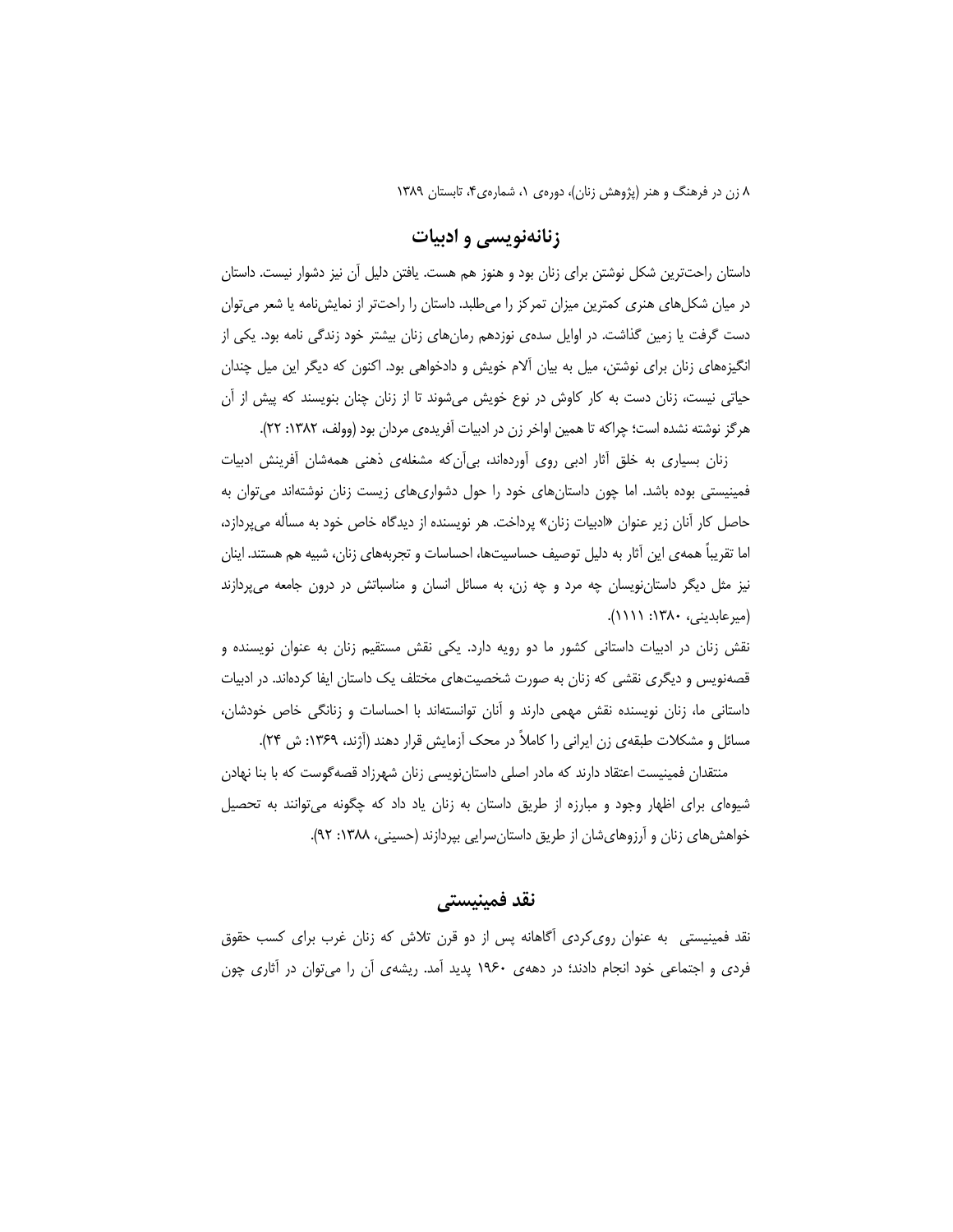«پشتیبانی از حقوق زنان» به قلم مری ولستون کرافت یکی از پیش گامان برجستهی این نوع نقد و در نوشتههای ویرجینیاوولف، نویسنده انگلیسی یافت (داد، ۱۳۷۸: ۴۸۴) در سال ۱۹۱۹ ویرجینیاوولف، اساس نقد فمینیستی را در مقالهای با نام «اتاقی از آن خود» که در آن به مشکلات زنان نویسنده میپرداخت بنا نهاد. او در این کار مدعی میشود که مردان با زنان همچون موجوداتی حقیر و پست رفتار کردهاند و می کنند. به اعتقاد او این مردان هستند که معنای هرچیز را به آن میبخشند و آن را تعریف می کنند، حتی این مرد است که زن بودن را نیز تعریف میکند و تمامی ساختارهای سیاسی، اقتصادی، اجتماعی، ادبی و فلسفی را به کنترل و نظارت خود در می آورد (عزیززاده، ۱۳۸۷: ۵۳).

«منتقدان فمینیست عموماً توافق دارند که ستم رفتن بر زنان از جمله واقعیات زندگی است، که نشانههای جنسیت در متون ادبی و در تاریخ ادبیات مشهود است و نقد فمینیستی نقش ارزشءندی در مبارزه برای پایان دادن به ستم در جهان خارج از متن بازی می کند. » (گرین، ۱۳۸۳: ۳۲۸).

تاریخ ادبیات و نیز تاریخ نقد ادبی، هر دو حاکی از کم اهمیت تلقی شدن زنان هستند؛ تدوین کنندگان تاریخ ادبیات که معمولاً مرد هستند به ندرت آثار نویسندگان و شعرای زن را همطراز آثار ادبای مرد میدانند و به همین دلیل در تصویر کلی آنان از سیر تاریخی ادبیات، زنان صرفاً حایز نقشی حاشیهای و ثانوی|ند. در نظریههای نقد ادبی نیز وضع بهتر از این نبوده است. نظریهپردازان مرد یا اصلاً توجه خاصی به نحوهی ارایهی شخصیتهای زن در ادبیات (به ویژه ادبیات داستانی) نداشتهاند و یا اگر هم به این موضوع پرداختهاند، این کار را صرفاً از دیدگاهی مردسالارانه و حتی با تأیید تلویحی ستمی که بر زنان روا میشود؛ انجام دادهاند. از این حیث، پیدایش شیوهی نقد فمینیستی را باید تحولی مهم و درخور بررسی، تلقی کرد (پاینده، ۱۳۸۲: ۹۸).

نقد فمینیستی تلاش میکند تا از ستم رفته بر زنان در طول تاریخ انتقاد و در جامعهی حاضر با اُن مبارزه کند. این پدیده در حقیقت نتیجهی کارکرد فمینیسم در ادبیات است. نقد فمینیستی به نقد مسائل زنان در معنای گستردهی آن در متون ادبی نظر دارد و به نقش زنان در فرهنگ و جامعه و چرایی تضییع حقوق زنان توجه میکند. این نوع نقد در تلاش است تا فرهنگی دو جنبهای که زنانه \_ مردانه باشد به وجود آورد (حسینی، ۱۳۸۸: ۸۸ ).

در هر حال تردیدی نیز در این نیست که در یک اثر ادبی آنچه به شدت فضای اثر را تحت تأثیر قرار میدهد، اوضاع زمانه و برداشت کلی جامعه از موجودی به نام زن است. نقد فمینیستی بر آن است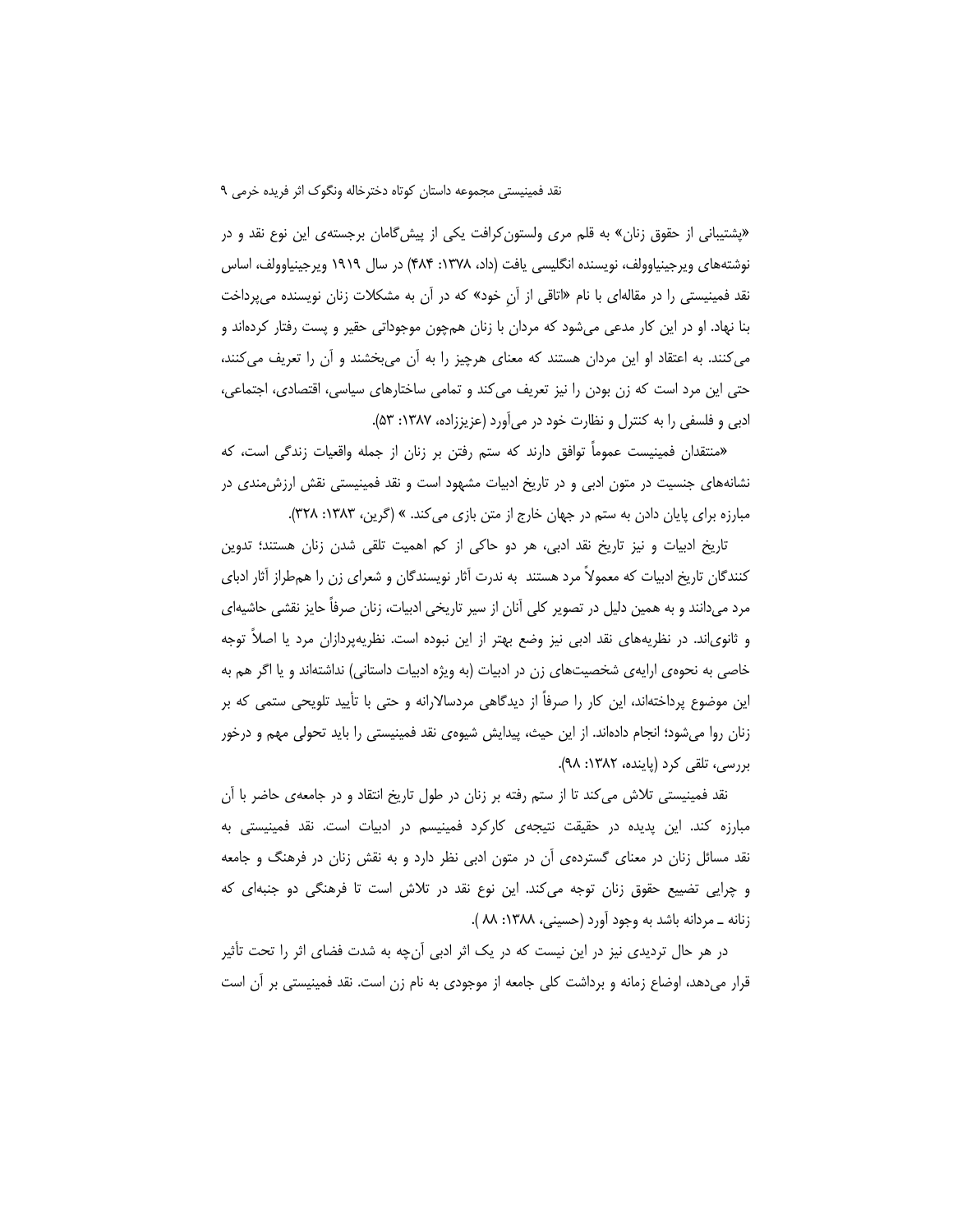که تصویر درست و روشنی از این پدیده به دست دهد که ذهن یک هنرمند نیز به طور کاملاً مستقیم، تحت تأثیر هنجارهای جامعه شکل میگیرد و در جامعهای که هنجارهای مردسالارانه حاکم است، بیتردید نیمی از واقعیت اجتماعی که متعلق به زنان است، مهجور و فراموش شده و رنگ باخته باقی می ماند.» (تلخابی، ۱۳۸۴: ۸۲).

بررسی نوشتههای نظریهپردازان فمینیست نشان دهندهی وجود دو گرایش عمده در این شیوهی نقد ادبی است. گرایش اول که «جلوههای زن» نامیده میشود، اساساً به این موضوع میپردازد که زن در آثار ادبی به چه صورت و با کدام نقش های قالبی به خواننده ارایه شده است. به اعتقاد هواداران این گرایش، نویسندگان مذکر اغلب به طور ضمنی فرض می کنند که خوانندهی آثار آنان مرد است و به همین سبب، تصویر ارایه شده از زن در آثارشان به گونهای است که با مقتضیات فرهنگ مردسالارانه تطبیق دارد و اساساً همان فرهنگ را بازتولید میکند. گرایش دوم نقد فمینیستی «نقد زنان» نامیده میشود و نظریهپرداز اصلي آن شوالتر است. در اين نوع نقد به زن در مقام نويسنده توجه مي شود (پاينده، ١٣٨٢: ٩٨).

در این مقاله قرار بر این است که به نقد فمینیستی آثار یکی از نویسندگان زن دههی ۸۰ پرداخته شود. این نویسنده فریده خرمی و مجموعهی مورد نقد ایشان «دختر خاله ونگوک» است. در این نقد، هم به زن در جایگاه نویسنده و هم در جایگاه شخصیت آفریده شده در داستان، پرداخته میشود؛ یعنی هم از نظر «جلوههای زن» و هم «نقد زنان» بدین مجموعه نظر شده است.

نقد «دخترخاله ونگوک» اثر فریده خرمی از دو دیدگاه «تصویرهای زن» و «نقد زنان» «دخترخاله ونگوک» نوشتهی فریده خرمی شامل دوازده داستان کوتاه است. داستانهایی با درون،ایههای متفاوت اما در عین حال شبیه به هم. این داستانها هرچند از قصههای متفاوت برآمدهاند اما گواه نگاهی یکسان|ند. نگاهی که از نویسندهای با دغدغههای به شدت زنانه خبر میدهد. داستانهای این مجموعه عبارتند از: «روز زن»، «به نظر تو من چم شده؟»، «دخترخاله ونگوک»، «گلهای این پیراهن»، «قلب مرغ»، «اجراي آخر»، «مرز»، «شيرين»، «قندشكن»، «گوجه فرنگي،اي كال»، «آقا عزيز» و «دايره». نام این مجموعه ترکیبی است از دو فرهنگ متفاوت؛ «دخترخاله» که نشانهای ایرانی و سنتی در فرهنگ عامه است و «ونگوک» که نشانه و نامی غربی از نقاش هلندی است. آوردن این دو کلمه با

یکدیگر به صورت ترکیب اضافی موجب نوعی غافل گیری است که مؤلفهی طنز را نیز به همراه دارد.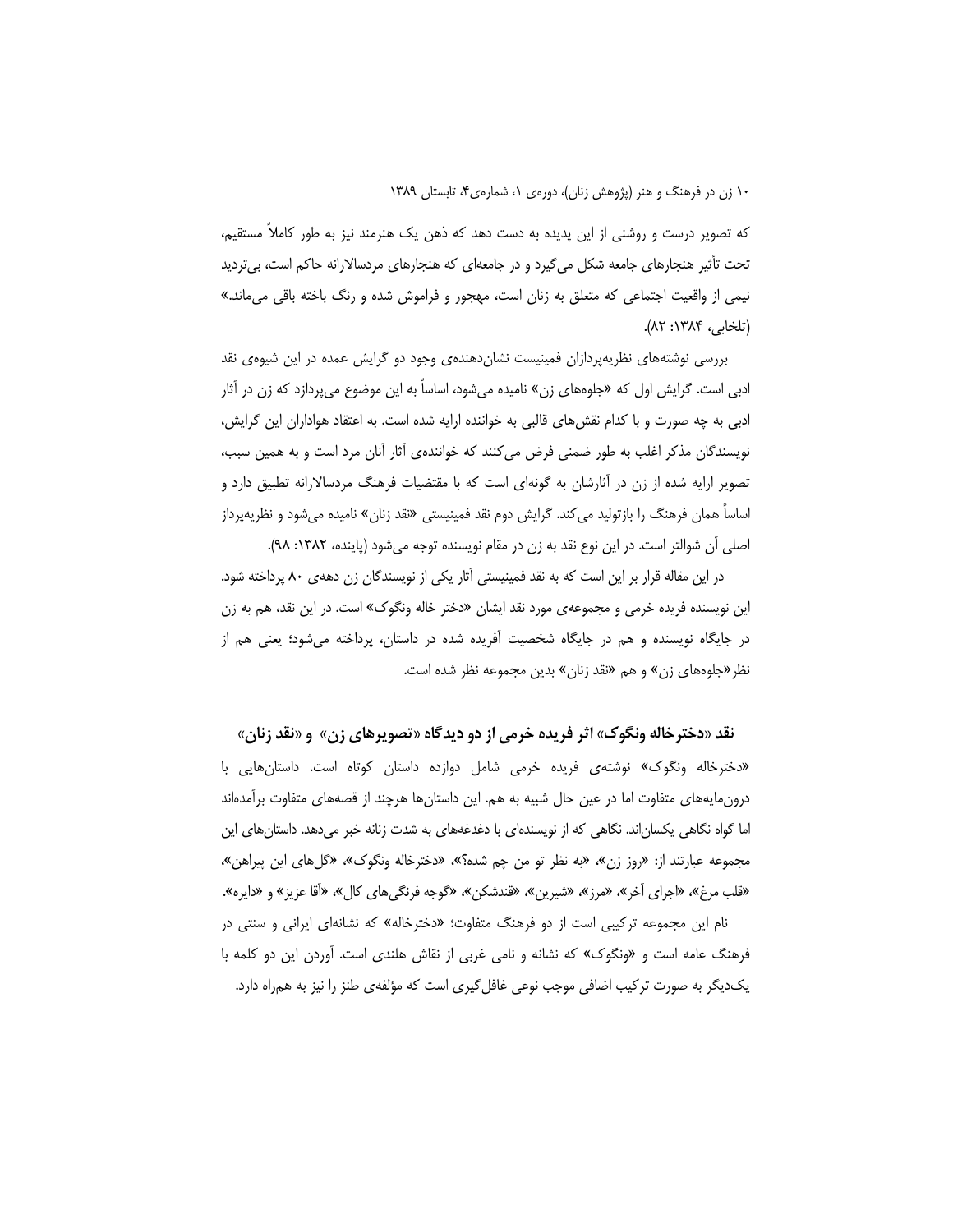سه قصه اول این مجموعه سعی در شکستن فضای تلخ و اخموی حاکم بر قصههای کوتاه معاصر ایرانی دارد در حالی که قصههای«گلهای این پیراهن»، «گوجهفرنگیهای کال» و «شیرین» قصههایی عاشقانهاند. زنان راوی «مرز»، «اجرای آخر» و «آقا عزیز» در شرایطی شکننده و ناپایدار و گاه بحرانی بهسر می برند. بهجز «قندشکن» و «دایره» که در فضایی سوررئال بازگو میشوند؛ بقیهی قصهها از زمینههایی کاملاً رئال برخوردارند. دوازده داستان مطرح شده در این مجموعه می توانند به مثابه دوازده ماه سال میباشند. یک دورهی کامل از جهان ذهنی و عینی زنان که فروردینش «روز زن» است و اسفندش «دایره» نام گرفته است تا حرکت مدور و بازگشت به ابتدا را اجرا کرده باشد.

پیش از آن که به ارایه نقد این مجموعه پرداخته شود خلاصهای مختصر از داستانهای این مجموعه ارایه میشود تا خواننده هنگام مطالعهی این نقد سردرگم نگردد.

# خلاصه ي داستان هاي «دختر خاله ونگوک»

#### «روز زن»

داستان، ماجرای مادری است که دختر بچهی بیمارش را به درمانگاه میبرد، بچه بیقراری می کند و مادر توانایی کافی برای کنترل او ندارد. هر کس که بی تابی بچه را می بیند مادر را نکوهش می کند. او روز طاقتفرسایی را میگذراند .

#### «به نظر تو من چم شده؟»

محسن شوهر راوی داستان، سه تن از دوستان را بدون اطلاع قبلی، برای نهار به خانه می برد. زن که فقط به اندازهی سه نفر غذا درست کرده است، با ترفندهای خاص زنانه از مهمانان شوهر پذیرایی میکند. او مادر دو بچه است. شوهرش چندان اعتنایی به زن و حرفهای او ندارد. زن جدا از همهی مسائل، عالمی دیگر برای خود دارد.

## «دخترخاله ونگوك»

زنی، خسته از کار روزانه، سفرهی غذا را پهن میکند و غذای بچهها را میدهد. بعد از صرف غذا دمکنی را زیر سرش میگذارد و ادامهی داستان خواستگاری ونگوک از دخترخالهاش را میخواند. موقع خواندن کتاب، خود را به جای شخصیت داستان میگذارد؛ با صدای زنگ خانه از تخیل بیرون میآید. پدر و مادر شوهرش به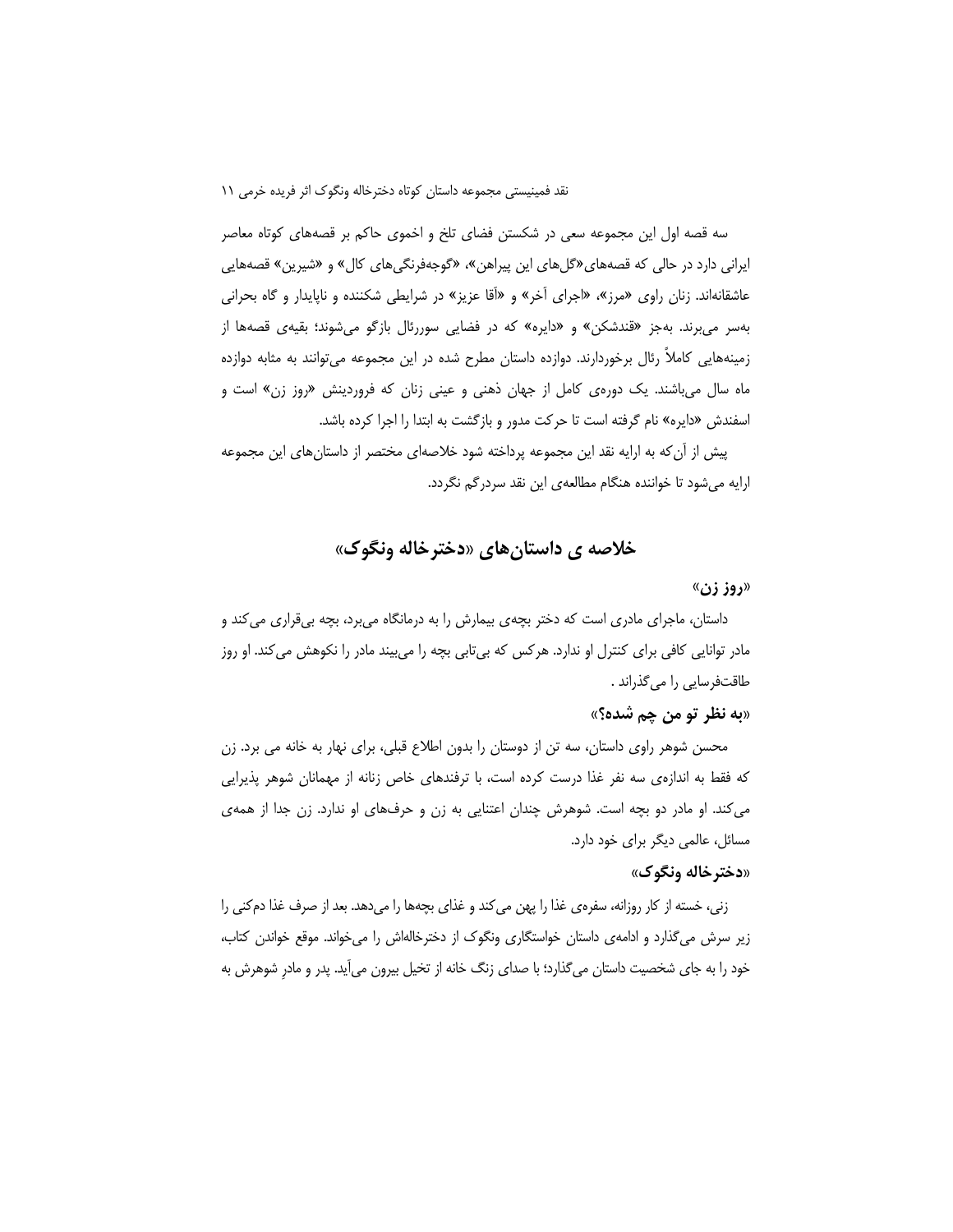خانهاش آمدهاند تا سندخانه را از زن بگیرند. زن از ترس مادر شوهر هول می کند و تمامی ظرف و ماندههای غذا را به حمام میبرد تا خانه کثیف به نظر نیاید. ولی خانه بسیار شلخته است و موجب دلخوری آنان میشود. «گلهای این پیراهن»

داستان ماجرای مادر دو دختر است، شوهر او سالها پیش فوت کرده است و شبی در خواب، زمان مرگ زن را در سن چهلوشش سالگی خبر میدهد. زن عاشق معلم تار دختران خود میشود؛ولی اجازهی ابراز عشق را به خود نمیدهد. چرا که معلم، زن و بچه دارد و زن نمیخواهد که زندگی آنان را به هم بریزد. بدین سبب تمامی حرفهایش را در نامههای روزانه مینویسد و به خواهر خود دهد تا خواهر بعد از مرگ او آنها را به معلم بدهد. سرانجام ازن در همان تاریخی که شوهر در خواب به او اعلام کرده است می میرد.

#### «قلب مرغ»

داستان زنی است که به تازگی از همسرش جدا شده است. جدایی برایش دشوار است و روزهای سختی را میگذراند. زن از پاک کردن مرغ نفرت دارد؛ ولی بعد از جدایی بالاخره تصمیم به انجام این کار میگیرد و قلب مرغ را در حالي كه هنوز هم تازه است و مي تيد تكه تكه مي كند. «اجراي أخر»

مریم از این که فرید، همسرش، او را ترک کند در هراس است و این را با دوستش که راوی داستان است در میان میگذارد. فرید از خانه بیرون میرود و در انتظار همان دوست زنش میماند. زن که ناراحتی مریم را دیده است سوار ماشین فرید (همسر مریم) نمی،شود و به او می گوید که باید بیشتر فکر کند. «مرز»

داستان زنی است که ماجرای قتل یک مرد را ،توسط همسرش،در صفحهی حوادث روزنامه می خواند و تصمیم میگیرد از زنانی که به جرم قتل شوهرانِشان در زندان هستند گزارشی تهیه کند. ماجرا را با شوهر و پسرش درمیان میگذارد آنها علی رغم تمایل باطنی با او موافقت میکنند. با وجود داشتن معرفینامه از دفترروزنامه به زن اجازهی ورود به زندان را نمیدهند و او ناامید برمیگردد و در راه به قتلی می|ندیشد که انجام داده است. او در مخیلهاش شوهر و پسرش را به دلیل خیانتی که مرتکب میشوند می کشد. این خیال همواره او را آزار میدهد به گونهای که هرشب هنگام خواب به بالین آنها می رود تا مطمئن شود که هر دو سالمند. اما خودش در نهایت آشفتگی بهسر میبرد.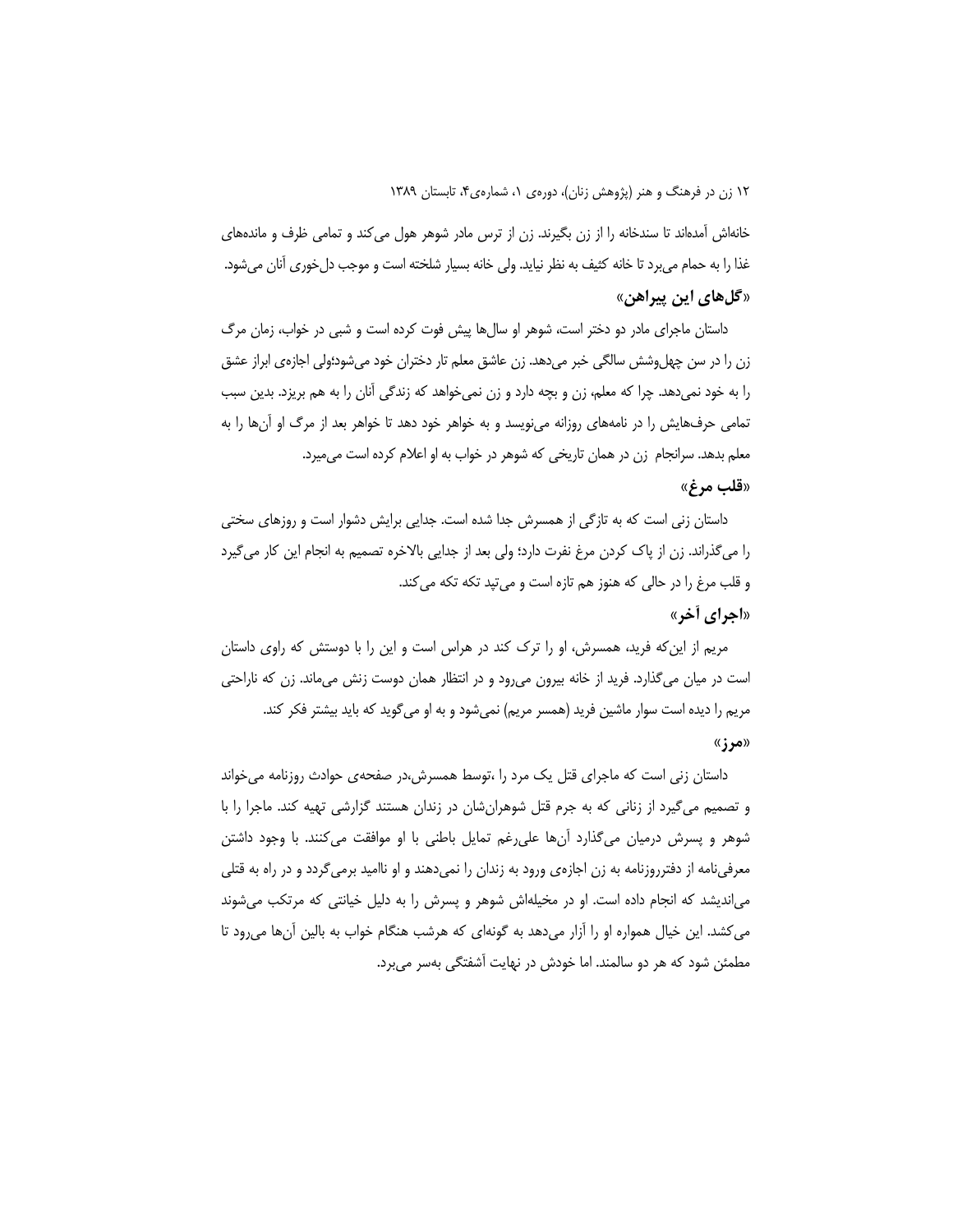#### «شيرين»

راوی داستان، مادری است که پسری به نام مانی دارد. مانی و مادرش در جاده به سوی مقصدی در راه هستند. مانی عاشق زن شوهرداری به اسم شیرین است که با شوهرش اختلاف دارد و قرار است از شوهرش جدا شود و با مانی ازدواج کند. اما شیرین از طلاق سرباز میزند. پسر ناراحت است و زندگی بدون شیرین را تلخ میپندارد.

#### «**قندشكن»**

داستان دربارهی مردی است که دست بزن دارد، زن از او میترسد و به فکرش میرسد که او را با قندشکن به قتل برساند؛ اما منصرف میشود و فرار را بر قرار ترجیح میدهد. در راه پیرزنی سپیدموی را می بیند که قندشکنی خونین را در جوی آبی میشوید. او در کنار جوی آب می نشیند و به بچهی در آغوشش شیر میدهد. زن متحیر میشود چرا که بچه دقیقاً شبیه پدرش است، دهانش بوی مشروب میدهد و زبری سبیلهایش را حس میکند زیر درخت سپیدار مینشیند و شیرش میدهد. «گوجەفرنگى ھاي كال»

داستان، ماجرای دختری است که روزها نگهداری از بچههای خواهرش را به عهده گرفته است. او هنوز ازدواج نکرده است. خواهرش فکر میکند که چون رفتارهای یک زن عادی را ندارد مردی به خواستگاریاش نمیآید. دختر در ذهن به کسی فکر میکند ولی اجازهی ابراز عشق را به خود نمیدهد. خواهر او را به این کار تشویق میکند ولی باز هم دختر از این کار امتناع میکند؛ خواهر او را سرزنش می کند. دختر عاشق تمام گوجهفرنگیهای کالی است که در باغچهی خواهرش روییده است. «أقا عزين»

آقا عزیز، کارگری است که در خانهی زن و مردی کار می کند. مرد اغلب اوقات در حال مطالعه کتاب است و مقاله می نویسد و وقتی برای همسرش صرف نمی کند. در طول زمانی که آقا عزیز در حال کار کردن است، زن بازوها و حرکات او را نگاه میکند و تصویری از مرد دلخواهش را در او میبیند اگرچه به زبان نمي آورد. هنگام غروب زماني كه آقا عزيز به خانهاش مي رود؛ زن رفتن او را تماشا مي كند.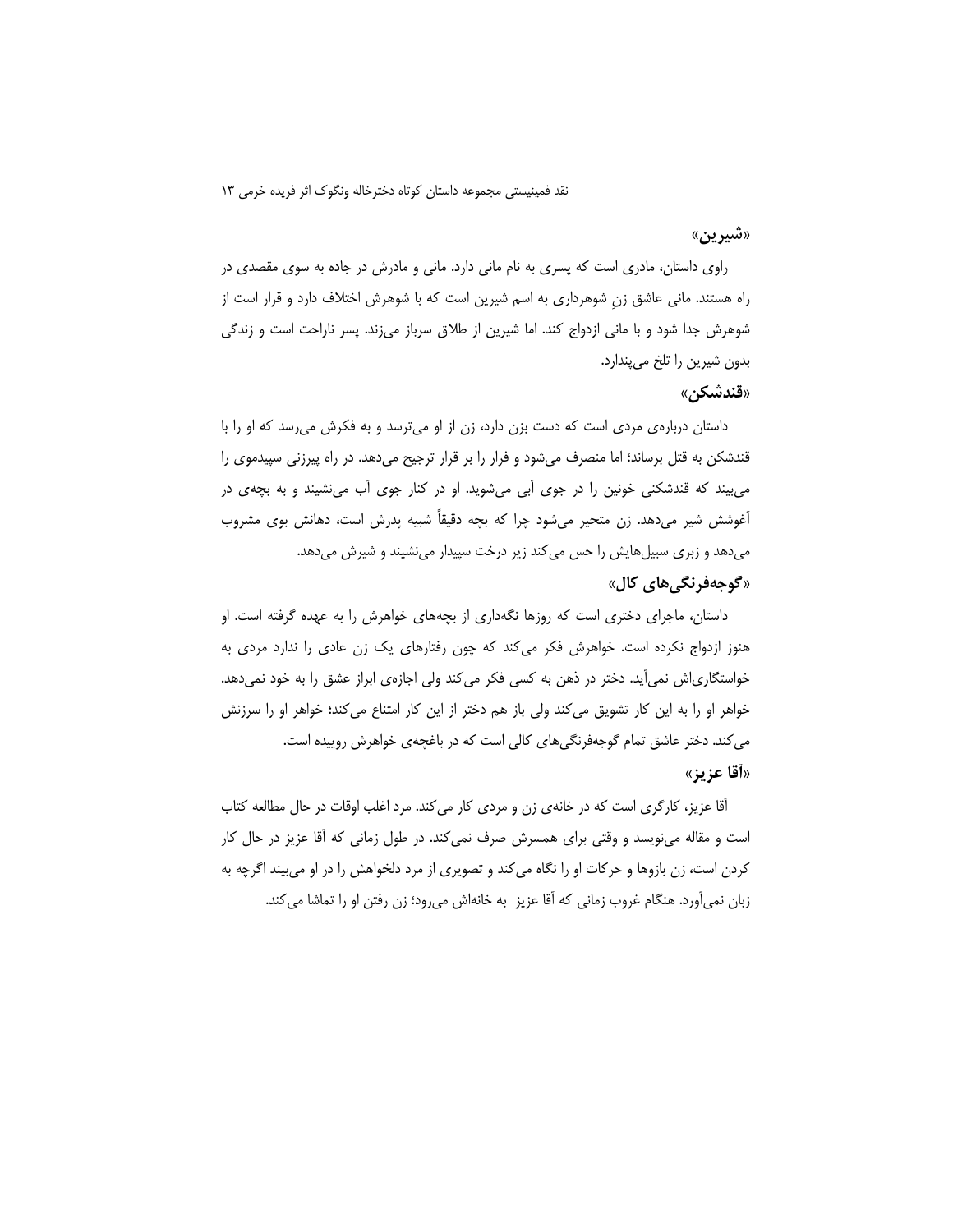# نقد داستانهای خرمی از دیدگاه «نقد زنان»

#### عنوان داستان ها

اغلب داستانهای این مجموعه دارای عناوینی زنانه هستند که از دغدغههایی زنانه نیز نشأت گرفتهاند. «روز زن» «دخترخاله ونگوک»، «قلب مرغ»، «شيرين»، «قندشکن» و «گلهای اين پيراهن» همگی الفاظ و کلماتی هستند که ناشی از افکاری زنانه می باشند. «روز زن»، عنوان اولین داستانی است که این مجموعه با آن أغاز میشود. در تمام طول این داستان حرفی از این روز خاص به میان نیامده است و خرمی با به کار بردن مجازی با علاقهی تهکمیه و با زبانی مملو از ریشخند، این عنوان را برگزیده است؛ چراکه در طول داستان از تمامی رنجها و مصیبتهای آوار شده بر سر زنی که مادر است، سخن به میان آمده است و گرفتاریهای او را در طول یک روز شرح داده است. در واقع خبری از روز زن نیست. در این داستان ها در اصل تمامی روزها، روز مرد است؛ چراکه مردان اغلب داستانها خودخواه و راحت طلب هستند و اکثر روزهایشان مانند آن روز خاص در خوشی و رفاه طلبی بهسر می رود.

«دخترخاله ونگوک» نیز که عنوان مجموعه عاریت گرفته شده از آن است؛ در اصل دغدغهی زنانی را نشان میدهد که دوست دارند خود را مطابق فرمول جانشینسازی، جانشین دیگران کنند. زن راوی این داستان نیز در خیال، خود را به جای دخترخالهی ونگوک می گذارد و به خیال پردازی می نشیند.

در «قلب مرغ» نیز نویسنده عنوانی را برگزیده است که با استفاده از دو کلمه، تمامی احساسات، علایق و تنفرات شخصیت اصلی را به نمایش گذاشته است. قلب مرغ چیزی است که برای زن شخصیت اصلی داستان، به مثابه عشق به مردش است که اینک از آن تنفر دارد و قصد تکهتکه کردنش را کرده است.

در داستان «شیرین» نویسنده، نامی زنانه را به عنوان نام داستان برگزیده است و مانند اغلب موارد از همان مجاز با علاقهی تهکمیه استفاده نموده است و اوضاع تلخ و نابسامان زنان و مردان داستان را در داستانی تحت عنوان «شیرین» به نمایش میگذارد.

«قندشکن» داستانی است که عنوانی کاملاً زنانه دارد و از ادبیات آشپزخانهای حکایت میکند. زن این داستان همانند سایر داستانها آن چنان با زنانگی عجین شده است که ابزار مورد استفادهاش را به عنوان بهترین حربه برای قتل شوهر برگزیده است.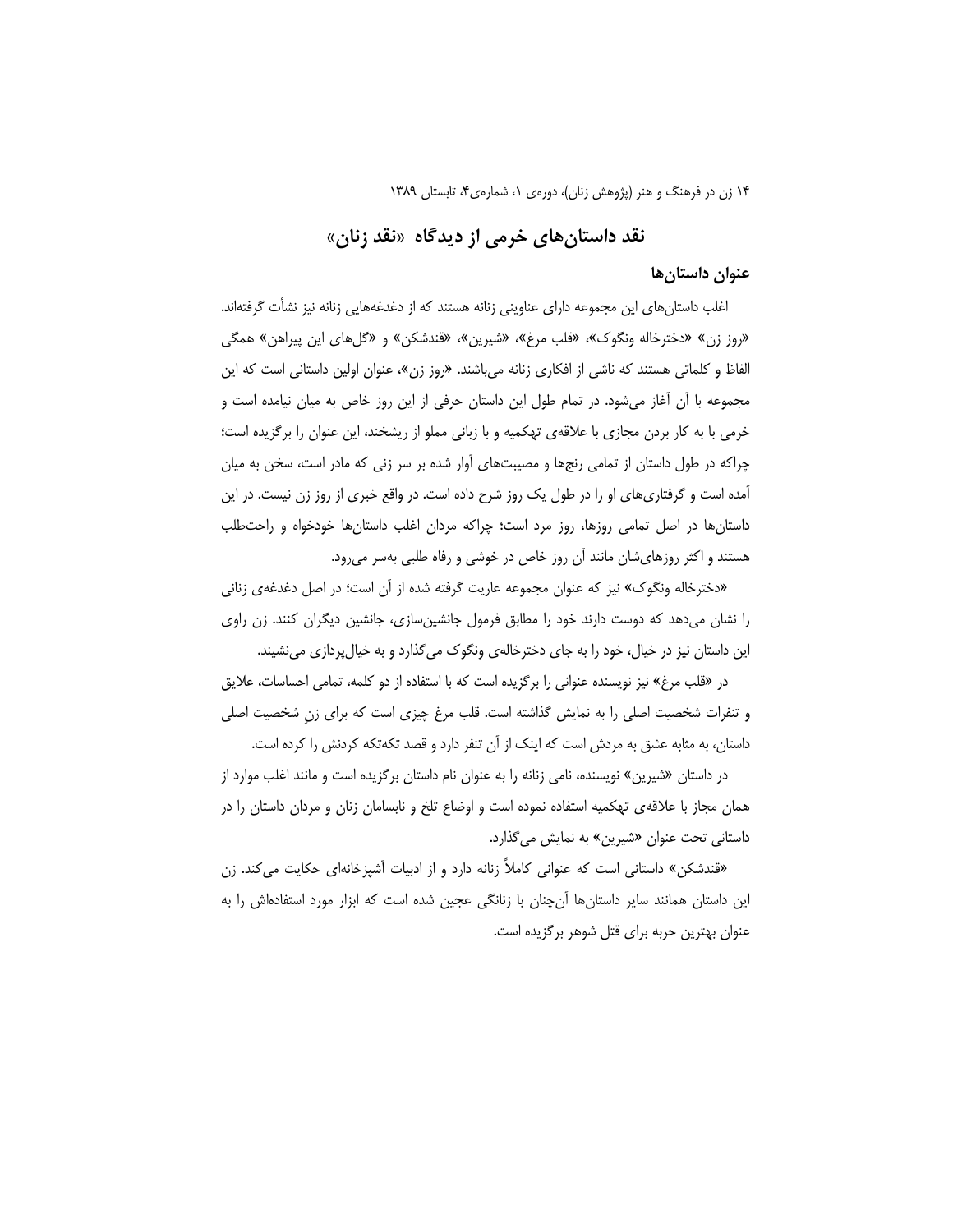«گل های پیراهن» نیز از حس و دقتی کاملاً زنانه روایت می کند زنانی که برای ابراز علاقهی خود به مرد، سعی میکنند پیراهنی با گلهای زیبا به تن کنند تا از این طریق بتوانند عشق خود را به مردی ثابت کنند که یک بار در کلامشان از زیبایی گلهای پیراهن زن تعریف کردهاند.

سطرهای أغازین داستان ها

اغلب داستان ها با جملاتی کاملاً زنانه آغاز میشوند که روایتگر فکری زنانهاند. زنان در این داستان ها در تمامی نقشهای تعریفشدهی سنتی خود به خوبی بازی میکنند. نقشهایی چون مادری، همسری، خانهداري و يا به قول سركار خانم دكتر مريم حسيني خواهرخواندگي.

در «روز زن»، که اولین داستان این مجموعه است، خرمی جملهای نشأت گرفته از حسی مادرانهی همراه با اضطراب به كار برده است: «يك هفته بود كه نازنين تب مي كرد...»، «بغضم تركيد و اشك از چشم و أب از دماغم راه افتاد» (ص ۷). همان گونه که با گفتن کلمهی زن اولین مصداقی که برای این واژه در اذهان تداعی میشود؛ مادر است این مجموعه نیز با داستانی مادرانه آغاز شده است.

در دومین داستان، «به نظر تو من چم شده؟»، جملهای که آغازگر داستان است از نقش همسری روایت می کند. همسری که تابع تمایلات شوهرش شده است و در درون خودش گلایهمند از او. «زنگ

زدند. محسن بود با سه مرد. دوباره مهمان دعوت کرده بود. این بار هم بیخبر از من!» (ص١٣). در «دخترخاله ونگوک» نیز زن علاوه بر نقش مادری و همسری، خانهداری را به عرصهی نمایش می گذارد. به گونهای که حتی در اولین جملهی داستان نیز خستگی از کار روزانه، بهترین دستاویز برای بیان شکایت شده است. «جارو برقی را خاموش کردم. طاقباز روی زمین دراز کشیدم تا نفسی تازه کنم.» (ص۲۱).

خرمی در داستان «قندشکن» ترجیح داده است که برخلاف سایر داستانهای مجموعهاش جملهی أغازین را از زبان زن بیان نکند؛ بلکه این بار این کار را به مردی سپرده است که رفتارهایی کاملاً مردسالارانه دارد. دستِ بزن دارد و گاهی قصد جان زن را می کند. «فریاد زد: خفه شو. دهنتو ببند، اگرنه خودم خفهات می کنم» (ص۵۷). سطرهای اولیه در این داستانها نیز مانند عناوین آنها تداعی کننده ی فضای داستان برای خواننده است. به طوری که خواننده در آغاز متوجه میشود که با داستانی کاملاً زنانه سروکار دارد که شخصیتهای اصلی آن داستان، زنان میباشند.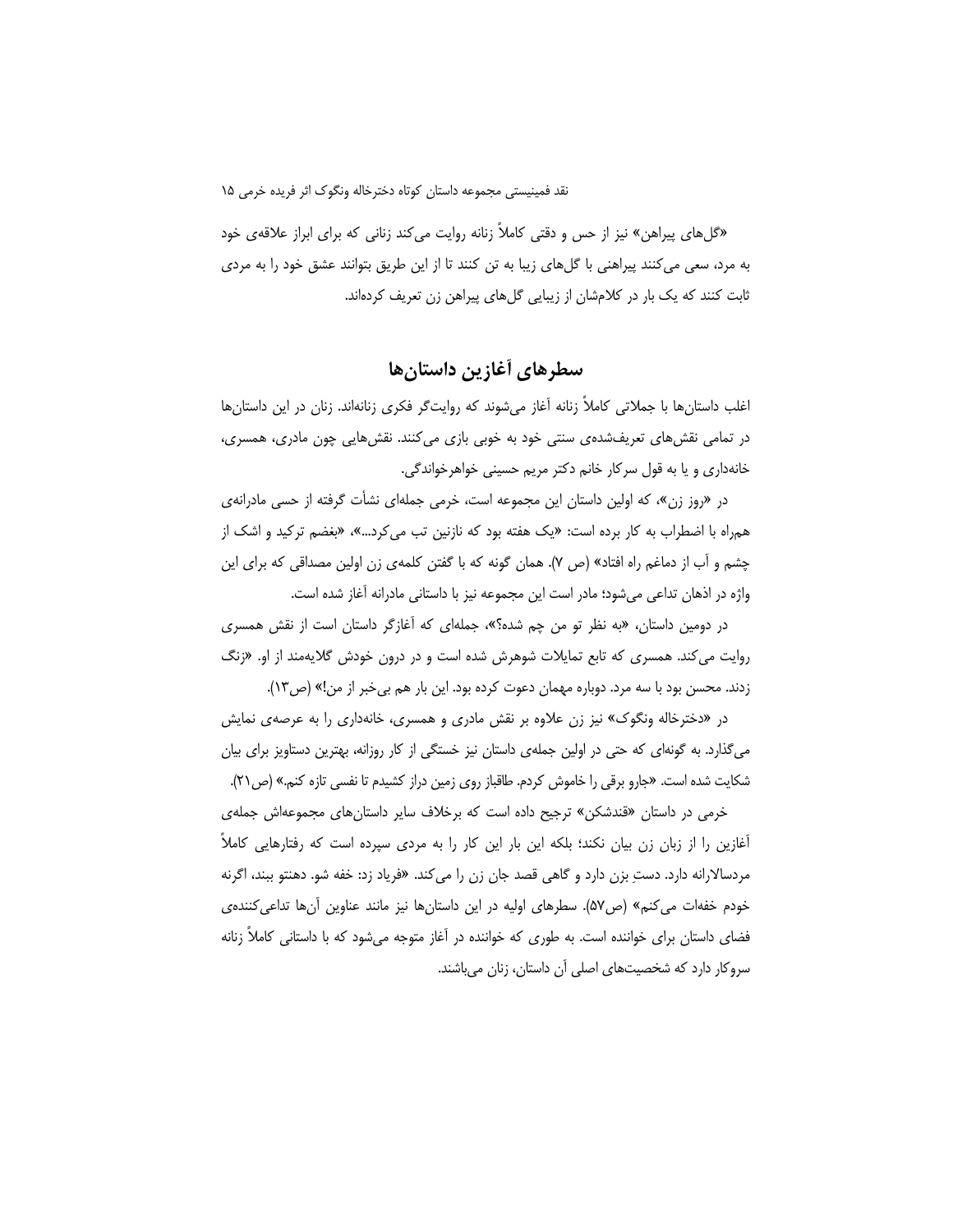#### راوي داستان

شخصیتهای داستان آنقدر برای خرمی درونی شدهاند که اغلب اوقات زاویهی دیدِ اول شخص را به عنوان راوی داستانها به کار گرفته است. به طوری که راوی ١١ داستان، من و زن است و تنها یک داستان (أقا عزیز) را دانای کل روایت میکند. و این بیانگر دغدغهی ذهنی نویسنده، نسبت به مسائل عاطفی و اجتماعی زنان است.

### شخصیت پردازی نویسنده

خرمی در این مجموعه عمدتاً با نگاهی زنانه به مسائل زنان میپردازد. زنانی که گرچه زیر یک سقف و در کنار همسران شان به سر می برند، اما عاری از هرگونه ارتباط عاطفی و کلامی هستند، تا حدی که نمی توانند گزارش کوتاهی از خرید یک پادری بدهند (به نظر تو ...؟)؛ زنانی که در اثر کمبود توجه و محبت همسر به عشق ممنوعه رو می[َورند، عشقی که حتی قادر به بازگویی آن نیستند (آقا عزیز، شیرین، گلهای این پیراهن)؛ زنانی که تنها به خاطر فرزندشان زندگی میکنند (قندشکن) و به تنهایی بار زندگی را به دوش می کشند (روز زن).

در این مجموعه شخصیت اصلی تمام داستانها زن است. زنانی که غالباً خانهدار هستند و کمتر به مشاغل بیرون از خانه روی آوردهاند. ولی گاهی دل به دریا میزنند و برای کسب أگاهی بیشتر پا را فراتر می;بهند و آمادهی تهیهی گزارشی از جامعهی خود میشوند (داستان مرز). زنان او غالباً سعی می کنند که رفتارهای یک زن عادی را داشته باشند، گاهی با هم همدلی میکنند و گاهی نیز در مقابل دیگری قد علم می کنند و سعی می کنند حتی اگر با یک جمله هم شده؛ از خود دفاع کنند یا به اصطلاح حاضرجوابی می کنند. در کل تمام زنان او به زندگی عادی تن دادهاند. از آرایش کردن گرفته تا جارو کشیدن و آبگوشت پختن. زنان خرمی از طبقهی متوسط جامعه برگزیده شدهاند که زندگیای عادی دارند. گاهی مضمون داستانها در این مجموعه با بهکارگیری طنزتلخ برجسته شده است که این نشاندهندهی مضمون فمینیستی و ستم کشیدگی زنان است. مانند طنزی که در حرکات و رفتارهای زن داستان «به نظر تو من چم شده؟» دیده میشود. کارهایی که زمان پختن غذا، چیدن میوهها و درست کردن ماست و خیار انجام می دهد و ترفندهایی که در این میان به کار می برد. مضمون زنانهی داستانها به خوبی پرداخته شده است. تمام موضوعها در مورد مسائل زنان، محدودیتها، نقش۱های تکراری، یکنواخت و روحیاتشان است.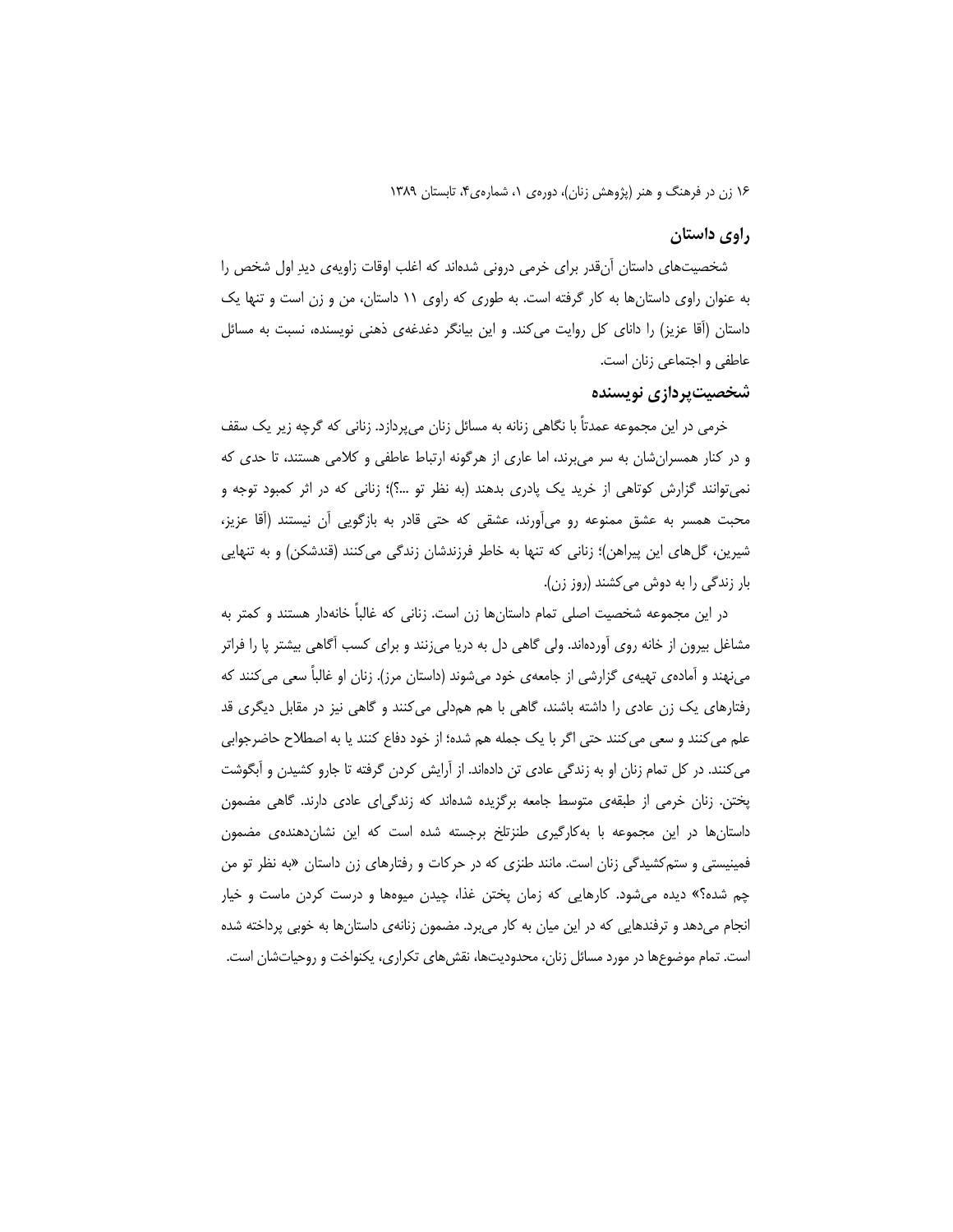گویا نویسندهای چون خرمی با به تصویر کشیدن مردهایی لاابالی عقدهی تاریخی تمامی زنانش را به نمایش میگذارد. مردهای این مجموعه مانند اغلب داستانهای فمینیستی، کموبیش مثل هم هستند؛ خيانت کار ، بي وجدان، زن ستيز، صاحب اقتدار، خودخواه، بي خيال و ….

در اغلب داستانها نگاه نویسنده جنسیتی است تا انسانی. نگاهی ضدمرد. این نوع نگاه در اکثر داستانها به چشم میخورد. دفاع از حقوق همجنس، شکلی دیگر از توجه به جنسیت است که در این مجموعه نمونههایی از آن دیده میشود.

ریزبینی و موشکافی خرمی عامل مؤثری برای دقتنظر و تیزبینی شخصیتهای زن آفریده شدهی داستانهای اوست. خرمی با به تصویر کشیدن این خصوصیت زنان، میخواهد به همگی اعلام کند که اگر زنان چیزی نمی گویند این به دلیل نفهمیدن آنها نیست؛ بلکه در پس این جسم ظریف روحی بزرگ نهان است.

خرمی مکان وقوع اکثر داستانها را آشپزخانه برگزیده است. مکانی که اغلب اوقاتِ زنان در آنجا می گذرد. دیوارهای این اتاق شاهد خوبی برای لحظه به لحظهی زندگی زنان، خصوصاً زنان ایرانی است. ابزارهای مورد استفاده در اغلب داستانها وسایلی زنانه است: مثل قندشکن، دم کنی، قابلمه، ظرفشویی، سفره، لیوان و …. اینها همه نزدیکی نویسنده با دنیای زنان را نشان میدهد. استفاده از دم کنی به جای متکا، جلوهای ویژه از عدم توجه به خویشتن خویش و فداکاری مفرط زنان در جامعهی ایرانی است؛ ترس از قضاوتهای اطرافیان و توجه به نقش سرویس دهندهی زن به جای شریک و همراه، از نمونههای نقد زنانهی داستان است. البته دید خرمی نسبت به مردان بهخصوص شوهران، کمی خصمانه است. چونان که هیچ شوهر خوبی در داستانها دیده نمیشود و همواره مرد و پدر خانه غایب است.

خرمی با برگزیدن یک تم غالب در تمامی داستانها، تجربیات زنان را به عرصهی نمایش میگذارد؛ تجربیاتی که هر زنی در هر دورهای آن را کسب میکند و از این طریق میتواند حال تمامی زنان در هر زمان و مکان را درک کند. در داستانهای او خیانت، محدودیتهای روزمره، عشق یکطرفه، همسر دوم و از این قبیل مسائل غالباً نقش اصلی را بازی می کنند.

### نام گذاری شخصیتهای داستان

در این داستانها، زنان نام ندارند، او عامدانه نامها را حذف کرده است. چرا که میخواسته نشان دهد که فرقی ندارد زن چه نامی دارد. این نقش او و چگونگی ایفای نقش او از دید جامعه است که مهم است. او زنانش را با تقسیمبندی کلی مادر، دختر مجرد، زن متأهل ، زن بیوه، پیرزن و … شناسایی می کند. زنانش هویت فردی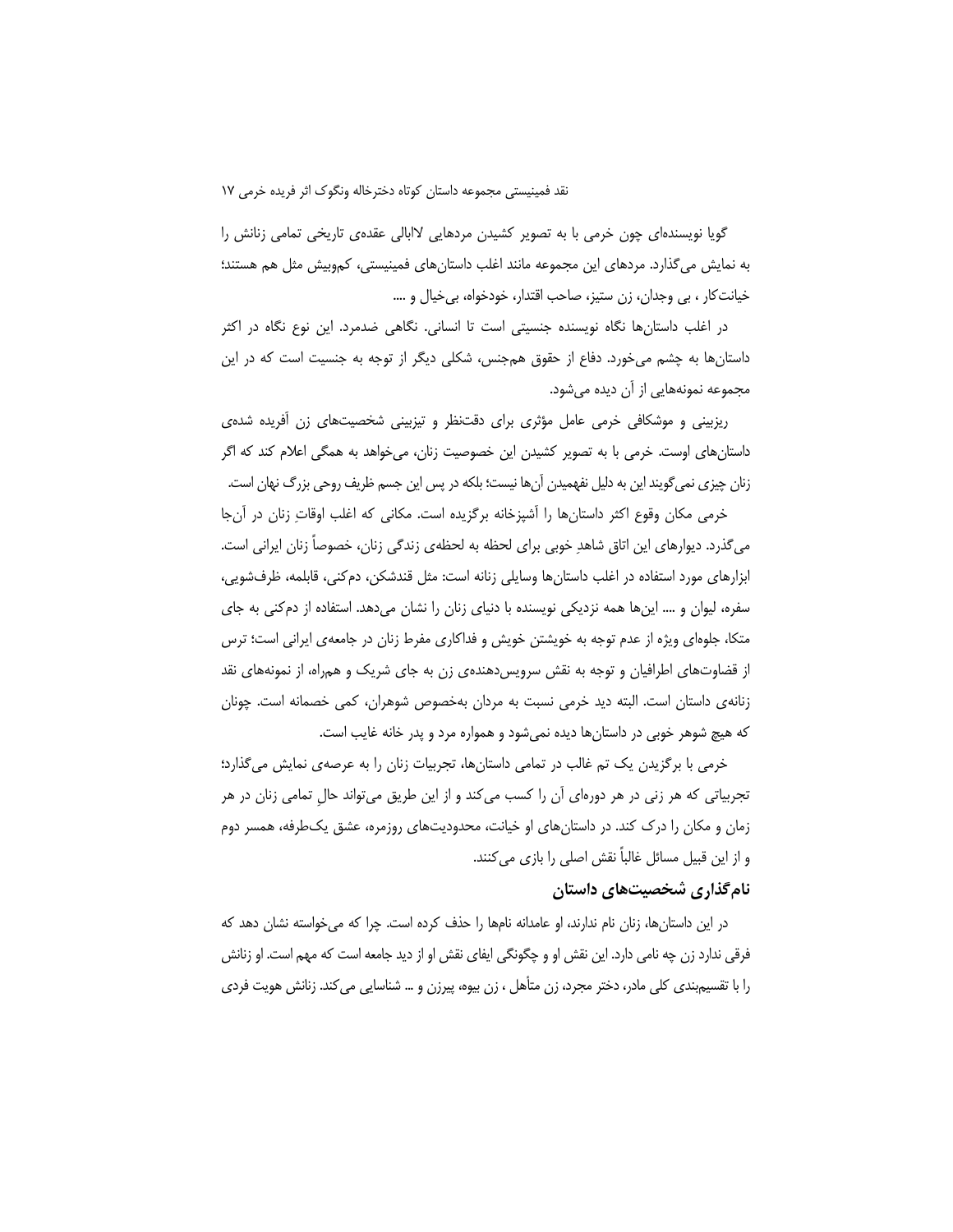ندارند و نام تنها برای هویت فردی به کار میآید. تنها به زنانی چون زنان همسایه و دوستان که نقشی جانبی دارند، نامی اختصاص داده است. این دوست و همسایه در داستانهایی چون «به نظر تو من چم شده؟» و «مرز» فرشته نام دارد. گویا این همدم همانند فرشتهای، در لحظههای تنهایی و غم و غصهی زن داستان در کنار اوست. در مقابل این بیiامی زنان، نام سه شخصیت مرد داستانها (روز زن، به نظر تو من چم شده و دخترخاله ونگوک) محسن است؛ محسنی بی حضور فیزیکی و قلبی و به معنی مسیء.

# نقد داستانهای خرمی از دیدگاه «جلوههای زن»

### شخصیتهای زن داستانها

اغلب زنان داستانِهای خرمی همواره سعی میکنند که موجودی منفعل نباشند، ولی باز هم تحت تأثیر مردان داستان هستند؛ یا عاشق مرد میشوند یا در کنار آنها زندگی سختی دارند و یا به گونههای دیگر تأثیرپذیر هستند. در تمامی داستانها سعی در رهایی از قید امور سخت و سنتهای گذشته دیده میشود اگرچه این تلاش چندان به نتیجهی قطعی ختم نمیشود.

در طول داستانها مادرانی که ایفای نقش می کنند غالباً به تنهایی این مسئولیت را به عهده گرفتهاند. در «روز زن» مادر به تنهایی فرزند را به درمانگاه برده است، در«به نظر تو من چم شده؟» این مادر است که باید ببیند بچه، چه میخواهد. پسربچهای که در حیاط است فقط کار خود را به مادر میگوید. پدر نقش کمرنگی دارد. پسر فقط مادر را صدا می;ند «محسن سرش را از پنجره بیرون کرد و گفت: چیه پسرم، من بیام؟ … نه، به مادر بگو بياد پايين!» (به نظر تو من چم شده؟: ١٧) در «دخترخاله ونگوک» تنها مادر است که بايد به بچهها غذا بدهد، آنها را آرام کند، خانه را مرتب کند و … در «گلهای این پیراهن» مادر بعد از مرگ شوهرش به تنهایی بچهها را بزرگ کرده است، در «مرز»، مادر است که شبها خواب راحت ندارد، در داستانهای «شیرین»، «قلب مرغ» و «قندشکن» نیز مادر به تنهایی مسئولیت خانه و فرزندان را به عهده گرفته است.

در داستانهای خرمی همیشه در کنار شخصیت اصلی داستان، شخصیتی جانبی و از نوع همجنس در چهرهی دوست و همسایه ظاهر میشود و همچون سایهای همراه و همزاد قهرمان داستان است. این شخصیت شرایطی شبیه زن داستان دارد. مثلاً در داستان «به نظر تو …» فرشته زن همسایه دیده می شود. در «دخترخاله ونگوک» باز هم همسایهای فرشته نام پیدا میشود. در «گلهای این پیراهن» این شخصیت،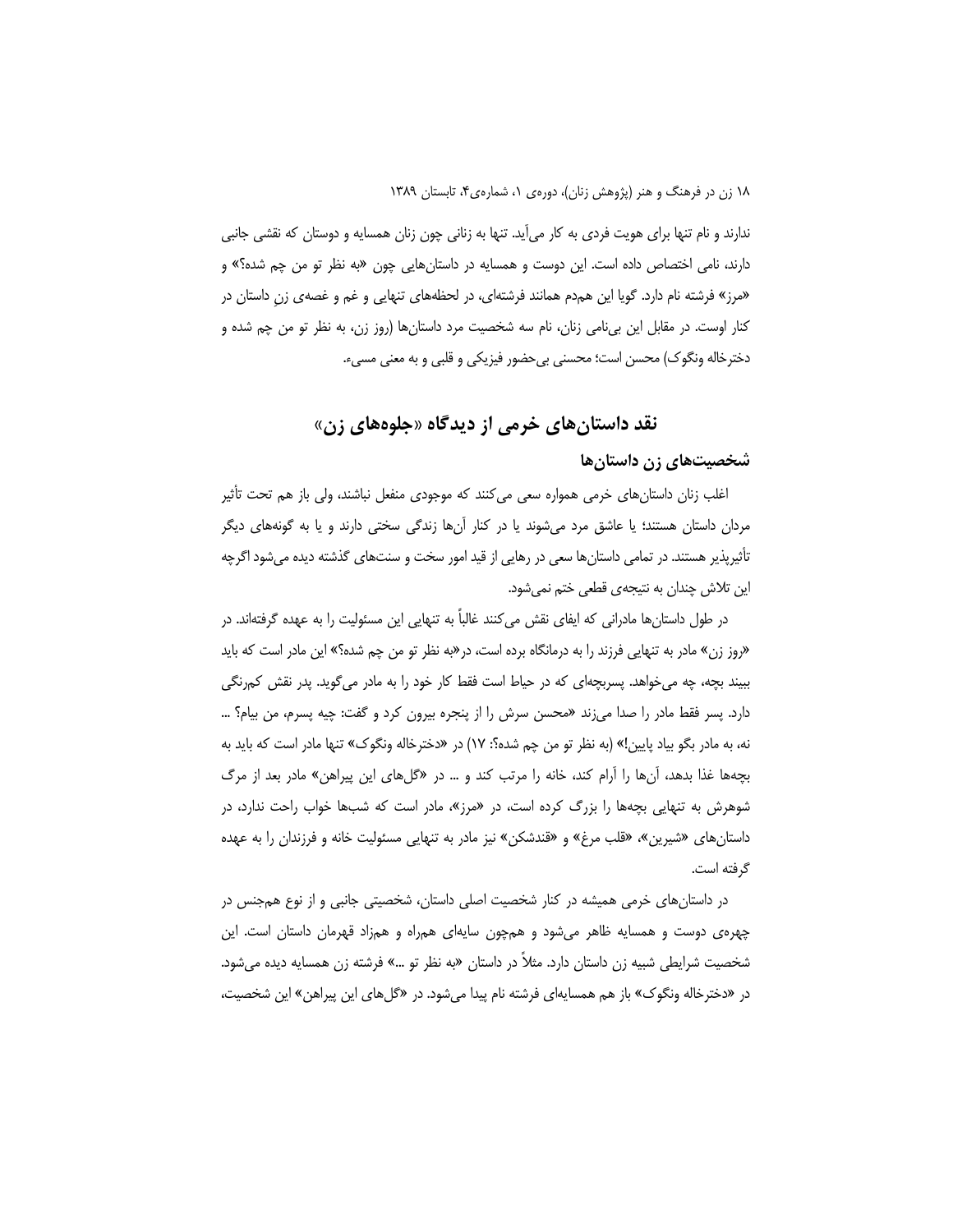خواهر گوینده است، در «اجرای آخر» دوست مریم، در «مرز» خانم شادمان، که نامی متفاوت با شرایط زندگی!ش دارد، در «قندشکن» پیرزن قاتل و در «گوجه فرنگیهای کال» خواهر گوینده حضور دارند.

خرمی این بار بر خلاف سایر داستانهای فمینیستی، زنانش را به محیطی خارج از خانه هدایت نمی کند؛ بلکه همچنان آنان را در چاردیواری خانه محبوس نگه داشته است و سعی دارد که زنانی را به نمایش بگذارد که تمامی خصلتهای یک زن خانهدار را داشته باشد. این زنان آنقدر ماهرانه عمل میکنند که گاهی برای گذارن کارهایشان دست به ترفندهای زنانه میزنند. نمونه این زنان و عملکردهایشان؛ مادر داستان «روز زن» هنگام تمیز کردن دستشویی؛ زن داستان «دخترخاله ونگوک» موقع ورود مادرشوهر به خانهاش؛ همسر محسن در داستان «به نظر تو …» موقع چیدن میوهها داخل ظرف میوه و آماده کردن غذای مختصر خودشان برای مهمانها «در زودپز را باز کردم و کاسهای آب در آن خال<u>ی</u> کردم، زودپز را با درش بلند کردم تا روی کابینت بگذارم، در زودپز توی دستم ماند و اَبگوشت کف أشپزخانه پخش شد. با کف دست گوشت و نخود و لوبیا را جمع کردم و توی زودپز برگرداندم. دستمال تمیزی از کشو درآوردم آب چرب و لیز آبگوشت را جمع کردم و دستمال را توی زودپز چلاندم . با یک کاسه اّب و یک قاشق رب گوجه همه چیز طبیعی به نظر می٫رسید» (به نظر تو من چم شده؟: ۱۹). خرمی در این موارد با پردازش درست و حساب شدهای از حوادث، داستانها را قوام میدهد. برخلاف موج دوم فمینیسم که خواستار نوعی مردانگی از زنانش بود؛ نویسندهای چون خرمی که تحت تأثیر موج سوم فمینیسم بوده است؛ به زنانگی زنانش اهمیت داده و نه تنها آن را نفی نمی کند بلکه به آن رنگ و لعاب داده و زنانی را به تصویر می کشد که به خصوصیات ظاهری و زنانهی خودشان اهمیت میدهند و حتی شرایط نابسامان زندگی و اتفاقات روزانه نمی¤واند مانع این تفکر زنان باشد. چون اکثریت مردان، تنها به فکر جنسیت و ظاهر زنان هستند، همین امر باعث حساسیت بیش از حد زنان به حفظ ظاهر و زیبایی های جسمانی و تیپیک است. گویا زنان بر این باورند که برای محاصرهی دژ قلب همسر، حربهای جز ظاهر و زیبایی ندارند.

زنان خرمی دیگر زنان مستور و پردهنشین گذشته نیستند که آفتاب هم رنگ رخسار آنها را ندیده باشد، انها وارد اجتماع شدهاند. حال اگرچه نمونهی بارز یک زن مدرن نباشند، ولی فکر و ذهنی تازه دارند. زنانی|ند که تا حدودی نسبت به زنان تعریفشدهی سنتی، سنتشکن هستند. طریقهی خانهداری و بچهداری أنها، حکایت از این امر میکند. نامرتب بودن خانه در «دخترخاله ونگوک» و این که چیزی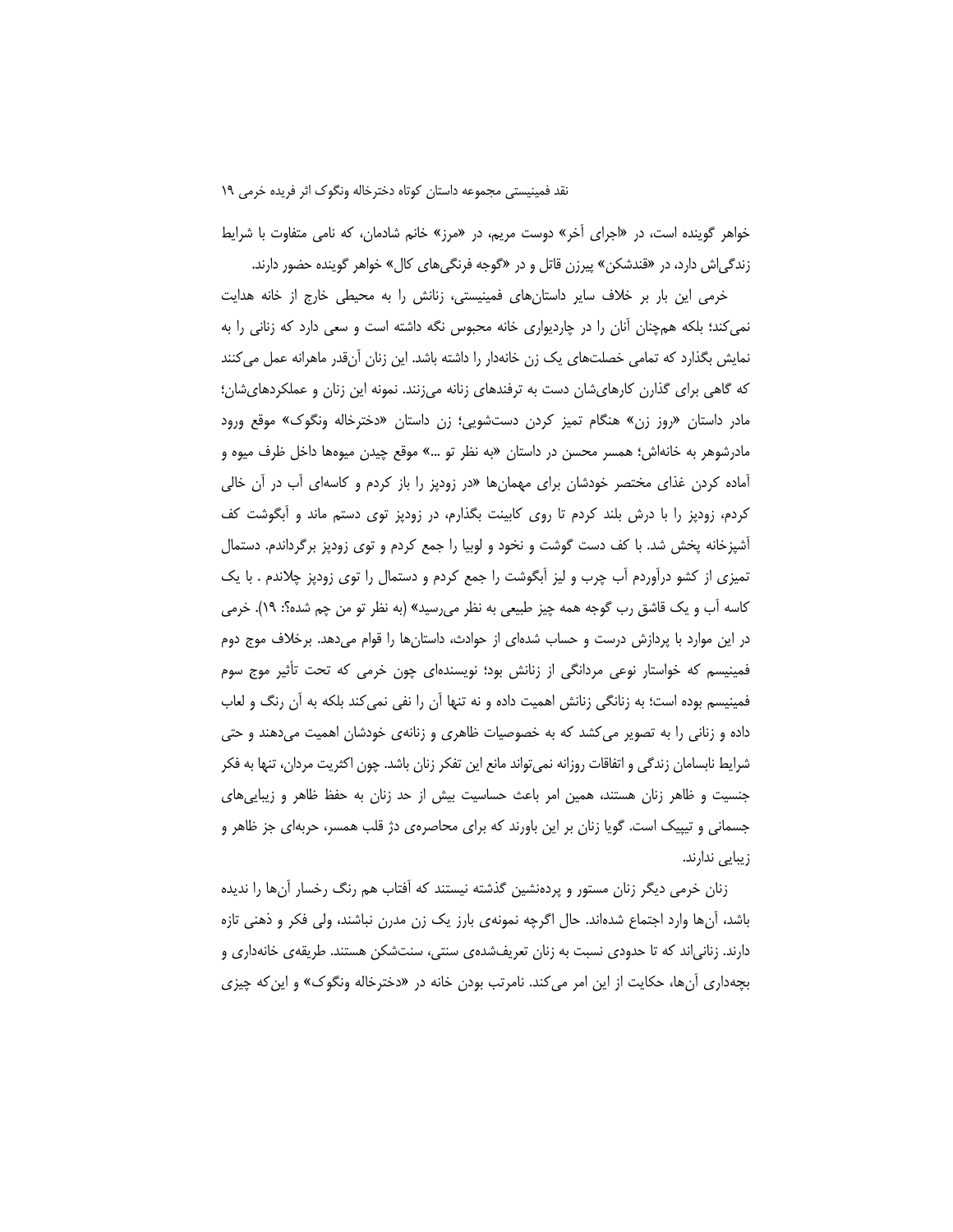سرجایش نیست، طریقهی غذا خوردن بچهها و … با این حال این زن سعی می کند که در چشم خانواده ی شوهر نامنظم جلوه نکند.

حس کنجکاوی و به دست آوردن تجربههای جدید در این زنان دیده میشود. گاهی اگر این تجربه کردن در عالم واقع برای اَنها مقدور نباشد، در عالم خیال به اَن جامهی عمل میپوشانند. در ماجرای «دخترخاله ونگوک» زن حتی خود را به جای شخصیت داستان میگذارد و تمامی لحظههایی را که برای دخترخاله یونگوک پیش آمده در ذهن برای خود تداعی می کند و یا در داستان «مرز» زن خود را به جای زن قاتلی می گذارد که شوهر خودش را کشته است؛ در «گلهای این پیراهن» زن خود را به جای همسر مردی میگذارد که عاشقش شده و در «اجرای آخر» دوست مریم شاید برای لحظهای خود را جای مریم تصور می کرده که حاضر نشد سوار ماشین فرید شود. این زنان در خیال پردازی خیلی غرق نمیشوند که زندگی واقع شده در آن را به فراموشی بسپارند؛ دلواپسیهای زندگی شخصی و خانه و بچه در کنار این خیال، نقش بازی میکند. در «دخترخاله ونگوک» زن حتی در اوج خیالپردازی نگران کوبیده شدن در است به طوری که تشبیهی این گونه میأورد: «انعکاس صدای قدمهایش توی دشت شبیه صدای مشت کوبیدن به در بود» (ص۲۴) یا «انعکاس صدایم در دشت شبیه صدای دسته کلیدی بود که به در بکوبند» (ص۲۴). در داستان «مرز»، زن در خیال خود همسر و پسرش را کشته، ولی این نگرانی در زندگی واقع دست از سر او بر نمیدارد؛ به طوری که هر شب از خواب خود میزند و بالای سر همسر و پسرش می رود تا مطمئن شود که سالم هستند.

اغلب زنان این داستان، مانند سایر داستانهای فمینیستی به راحتی از عهدهی وظایف محوله برمیأیند و خط بطلانی به تصورات پیشین نسبت به خود میکشند. اگر در گذشته، زنان را موجوداتی سادهلوح میدانستند و میپنداشتند که آنها هر چیزی را باور میکنند و متوجه خیانتی که شوهر مرتکب شده؛ نمیشوند زنان این مجموعه ثابت کردند که چنین چیزی نیست و نه تنها زودباور نیستند بلکه به راحتی و با حس ششم بسیار قوی خود، اعمال شوهران را پیش بینی می کنند و تقریباً چیزی نیست که مربوط به شوهر باشد ولی در کنترل زن نباشد. از جملهی این زنان: مریم در «اجرای آخر» است که تکتک حرکات فرید را که در ذهن سودای خیانت به مریم را در ذهن پرورده است؛ پیش بینی می کند. راوی داستان «مرز» نیز تمام حرکات شوهر و پسرش را می تواند حدس بزند.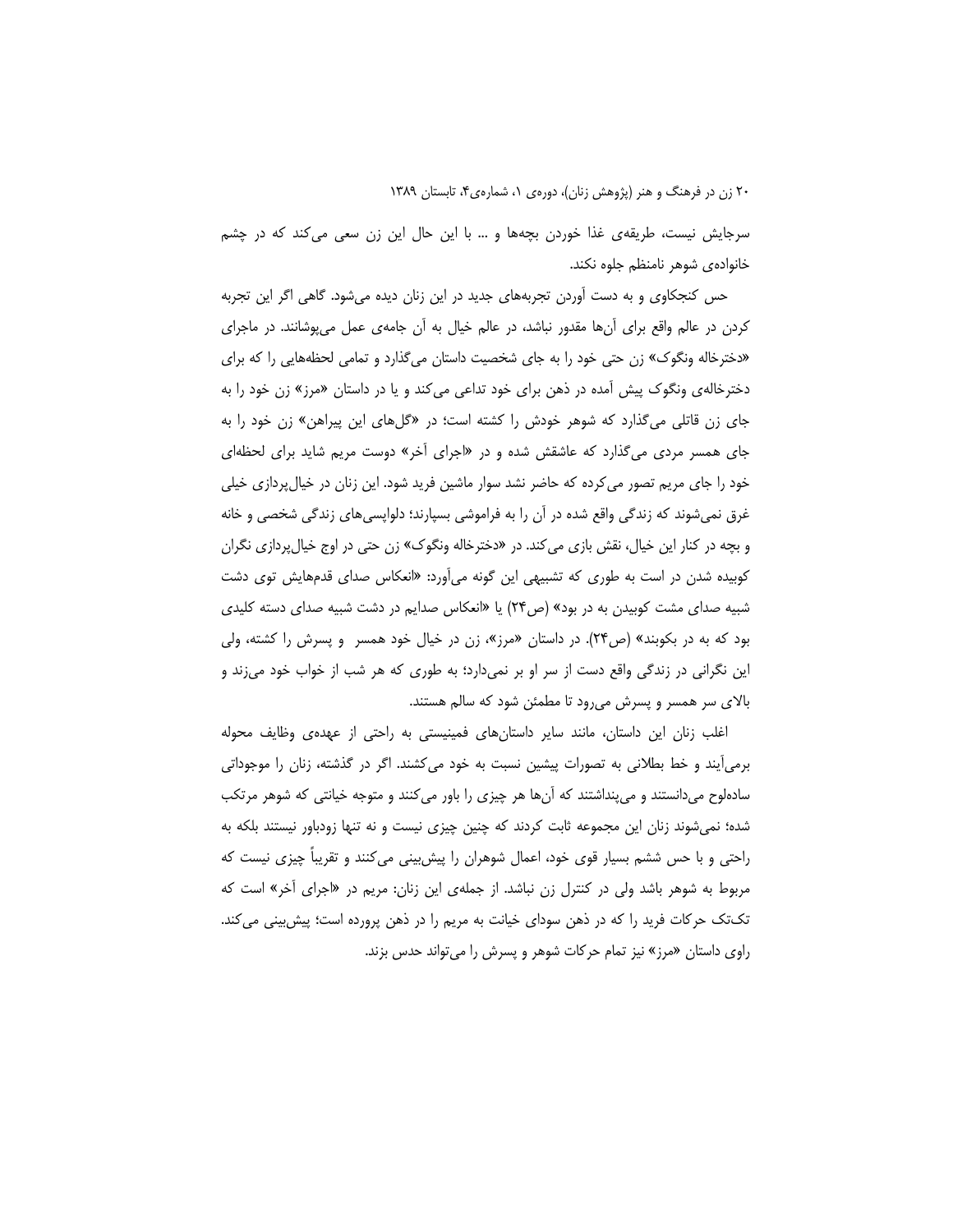لحن سخن گفتن زن امروزی تا حدودی نسبت به روزگار گذشته عوض شده و شاید این نتیجهی شروع جنبشی نوین در جامعه است. زن گذشته اگر قصد بیرون رفتن از خانه را داشت، این امر را منتهی به اجازهی شوهر میدانست و این اجازه را با جملهای پرسشی مطرح می کرد؛ حال زن امروز که زن داستان «مرز» هم نمونهای از آن است؛ این دریافت اجازه را با جملهی پرسشی مطرح نمی *ک*ند بلکه آن را در جملهای خبری همراه با تأکید طرح می نماید «فردا صبح باید از خانه بیرون بروم. شاید بتوانم گزارشی بنویسم از بیمارستان زندان زنان، شاید لازم باشد چند بار بروم» (ص۴۷).

داشتن اندیشه ی زن،محور و دفاع از جنسیت زنانه، خواه ناخواه منجر به ظهور فکر و ایدهای ضدمرد میشود، حال این مرد می تواند مردی بزرگسال باشد یا پسر بچهای نوزاد. در «قندشکن» مادر همان حسی را که نسبت به شوهرش داشته، در آخر ماجرا نسبت به پسر بچهاش پیدا میکند: «نفس بچه را روی صورتم حس می کردم. دهانش بوی تند مشروب میداد و زبری سبیلهایش پوست گردنم را می خراشید. نگاهش کردم. او بود. کنار جوی آب، زیر همان درخت سپیدار نشستم و شیرش دادم» قندشکن: ۵۸) یا در «مرز» زن در آخر خیالبافی خود، پسر را در حمام همراه با زن دیگری می،بیند و ضربه را به گردن او می;ند و هر شب برای اطمینان از سلامت هر دو بالای سر آنها میرود (مرز: ۵۱) . شنیدن یا تجربهی خشونت و خیانتهای مردانه از نظر روانی اگر منجر به انتقام نشود، سبب عینیتسازی و همانند انگاری برای تصورات ذهنی زن میشود. اولین مصداقی که بعد از شوهر برای زن وجود دارد، فرزند پسر اوست. به همین دلیل در داستان های «قندشکن» و «مرز»، فرزند پسر جانشین و مصداق راستین پدر است؛ زنان معتقدند که پسران کپیای از نسخهی اصل؛ یعنی پدرند.

#### گفتههای فمینیستی

خرمی در این مجموعه از زبان زنانش سخنی نمی¢وید که دالٌ بر نارضایتی این زنان از وضعیت قرار گرفته در آن و یا جنسیتشان باشد. گویا تمام آنها از وضعیت موجود راضی هستند. حتی اگر مشکلی هم برای آنها پیش بیاید، گلایهای از آن نمی کنند که مربوط به عدم رضایت آنها باشد. زندگی اگرچه سخت هم باشد؛ ولی زیباییهایی دارد. زنان این مجموعه اگرچه مشکلی داشته باشند و یا به دلیل جنسیتشان از خواستهای محروم شوند (ابراز علاقه به مردی دیگر)؛ ولی جمله و یا کلمهای که دالِّ بر ناخوشایندی از شرایط باشد بازگو نمی کنند و غالباً در برابر شخصیت مقابلشان سکوت می کنند. در این مجموعه تنها چند مورد معدود از گفتههای فمینیستی دیده می شود که یکی از آنها نیز مربوط به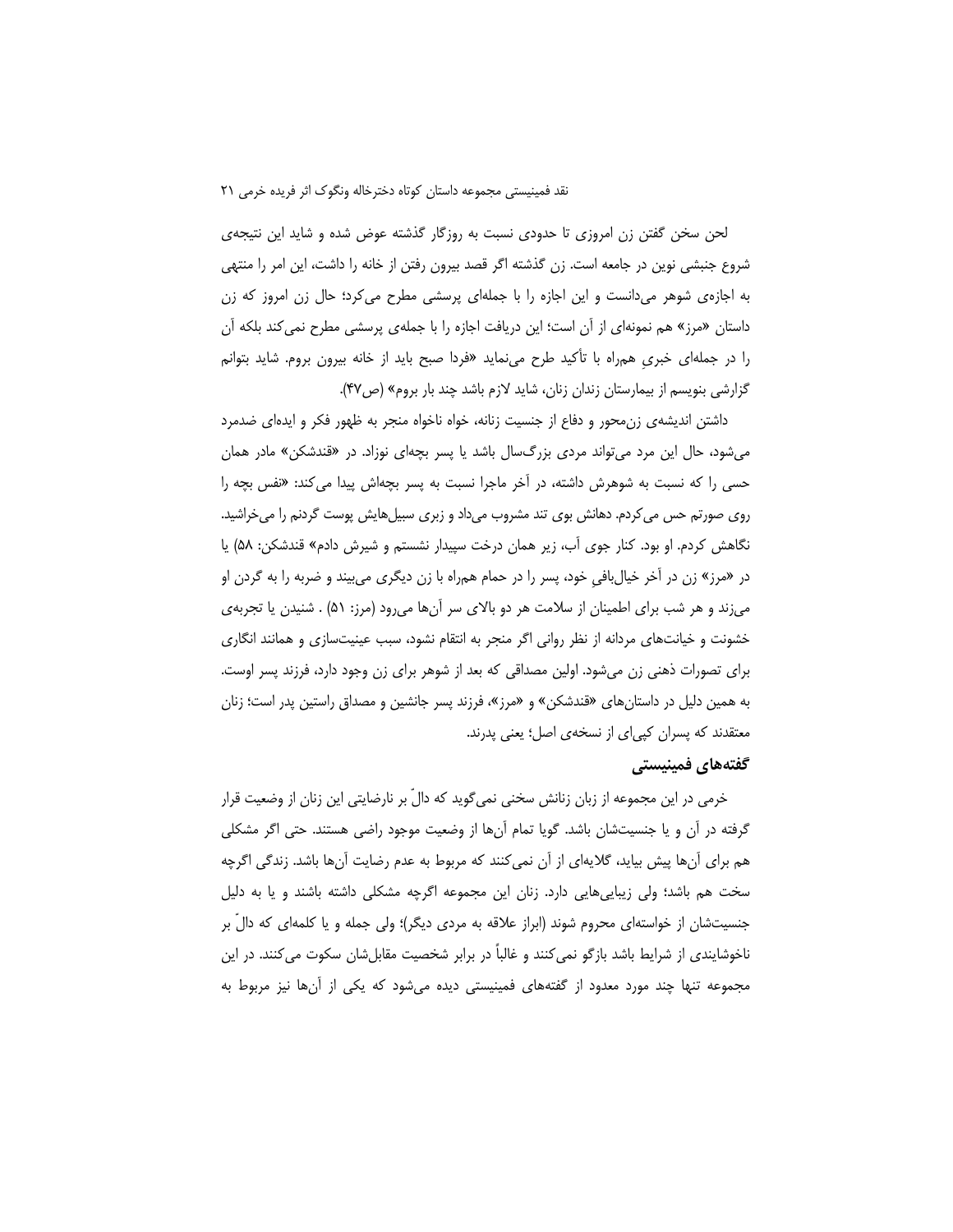شخصیت اصلی داستان نیست؛ بلکه جملهای است که مادر راوی در گذشته به او گفته بود: «به خاطر شماها میسوزم و میسازم» (گلهای این پیراهن: ۳۴). در داستان «اجرای آخر» نیز جملهای از زبان دوست مریم، که سودای خیانت به او در ذهن دارد، گفته می شود که نشانگر فکری فمینیستی است. او در جواب سخنان مریم که دل نگران خیانت شوهرش می باشد و احساس می کند که او به دنبال زنان دیگر میرود؛ میگوید: «به دَرَک که میره. تو هم برو. مگه قحطی مرده؟» (اجرای آخر: ۴۱).

از دیگر جلوههای فمینیستی بودن خرمی و اثرش داستان «شیرین» است. در این داستان زنی که مانی عاشق او شده، زنی شوهردار است که مانی متقاضی جدا شدن او از همسرش میباشد. گویا خود زن، شیرین، بدین کار متمایل است ولی پایبندی|ی که مانع او شده، همسر و فرزندش میباشد. خرمی با لحنی که در این داستان انتخاب کرده، و با مظلوم جلوه دادن مانی و این که او حقی داشته است و او را از رسیدن به آن حق منع کردهاند؛ عقیدهاش را بیان کرده است. این تفکر و این حس خرمی با بد جلوهدادن شوهر شیرین و مظلوم نشان دادن شیرین عمیقتر میشود . چیزی که مسلماً در داستان های دهههای گذشته به این شکل دیده نمیشده است و اگر چیزی هم بوده، با بد جلوه دادن زن است نه مرد. نماد و سمبل در داستان های خرمی

در این مجموعه از میان عناصر و آرایههای ادبی، آرایهی ادبی نماد به خوبی پرداخته شده است. نمادهایی که شاید با بار اول خواندن به چشم نیایند ولی در دوباره خوانی خودنمایی میکنند. نمادهایی که برگرفته از اوضاع و شرایط نامطلوب زنان است. داشتن شرایطی متفاوت با سایر زنان جامعه، باعث برگزیدن زبانی متفاوت شده است. مادر دو دختر، عاشق شده است ولی حجب و حیای زنانه مانع از ابراز صریح این مسأله شده است. او فکری مغشوش دارد و بدین سبب شبها خوابی پریشان میبیند: «خواب دیدم از پلههای لیز و نمناک آب انباری کهنه پایین می<sub>(</sub>وم. تشنه بودم اما هر قدر پایین می(فتم پلهها لیزتر و تاریکتر میشدند. صدای چکههای آب از ته آب انبار میآمد، اما پلهها بی|نتها بودند» (ص٣١).

تشنه بودم : نمادی از عاشق شدن مادر است؛ یلههای لیز و نمناک آب انبار کهنه: نمادی است از مسیری که مادر در پیش گرفته (عشق و عاشقی و دلباختگی)؛ هر قدر پایین میرفتم: نمادی است از گذر زمان؛ پلهها لیزتر و تاریکتر میشدند: نمادی است از موقعیتی که مادر در آن قرار داشت ؛ صدای چکههای آب: نمادی است از صدای ریخته شدن آبرو؛ پلهها بی|نتها بود: نمادی است از مسیر عاشقی که بي پايان است و انتهايي جز مرگ ندارد.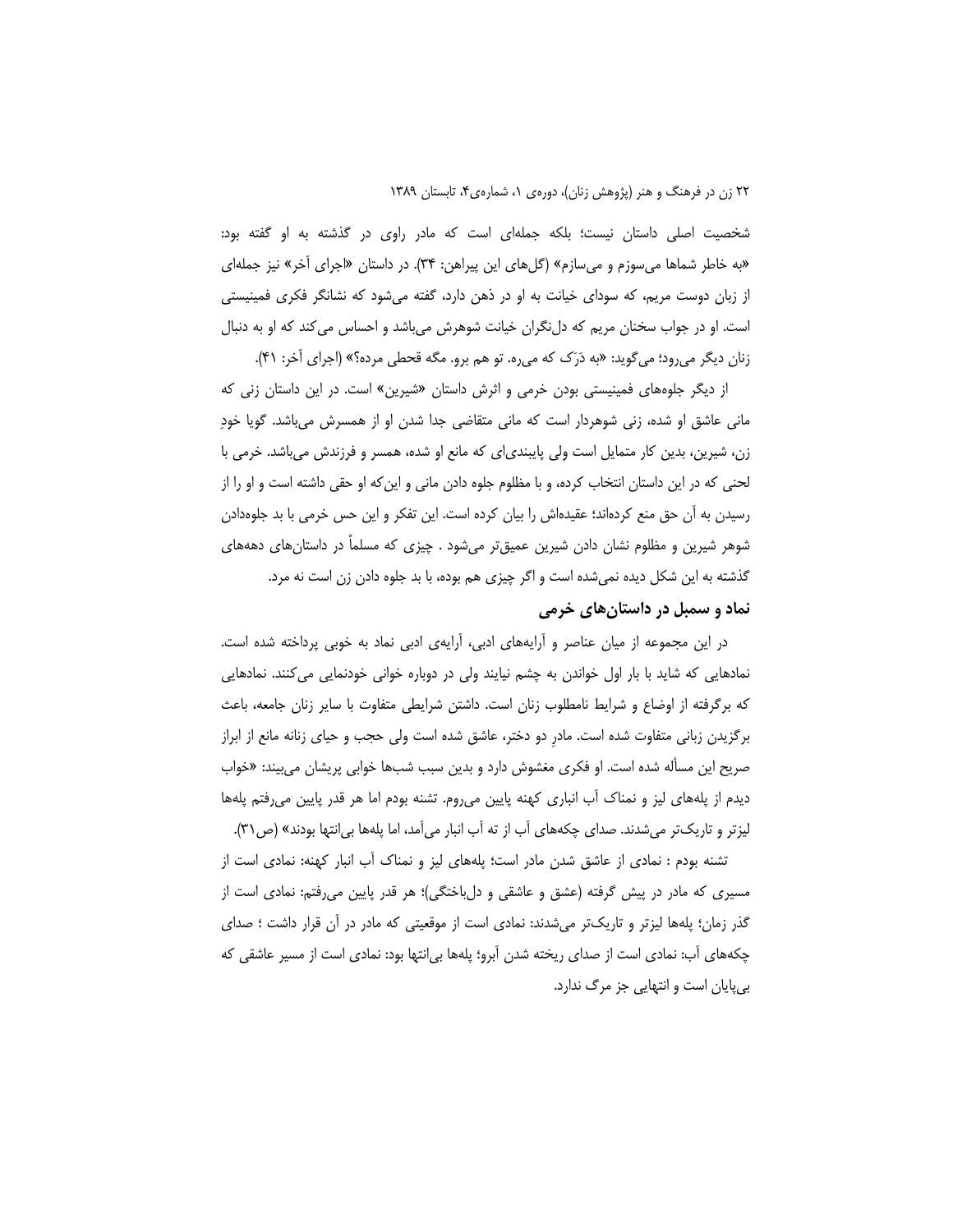یا زمانی که زن در تابلوی نقاشی ش طرحی از زنبوری که پشت پنجرهی بستهای گیرکرده می کشد، این زنبور همان زنی است که در تنگنا قرار گرفته، راه پس و پیشی ندارد و گرفتار بیماری دل شده است. در «قلب مرغ» نارنج نمادی از عشق راستین و هماهنگ مرد و زن است، زمانی که زن و مرد زندگی خوبی داشتند این عشق برای زن ارزشمند بوده است، ولی حال، اهمیت خود را از دست داده و زن، دیگر به دنبال آن نیست. «نارنجها روی زمین ریختند و توی جوی آب افتادند. دنبالشان نرفتم. آن روز تا جایی که نفس داشتم دنبال آن نارنج دویدم. نارنج را همراه برگهای سبزش چیده بود؛ بو کرده بود» (۳۸ ) و یا خود کلمه ی قلب مرغ که عنوان داستان است، نمادی است از قلب مرد سنگ دل. از آن جا که زن هیچ پناهگاهی برای تنهاییها و ناتوانیهای خود ندارد و در واقع زن مطلقه مردهای متحرک است، تصمیم میگیرد که به جای قلب مرد، آن خرمای بر نخیل، قلب مرغ را که حقیقتی موجود است، تکهتکه کند. در «دخترخاله...»، ونگوک نمادی است از جنسیت مرد و دستهای از یونجه که به زن از جانب ونگوک تعارف میشود نمادی از بی توجهی مرد به زن است که در داستانهای خرمی مصادیق زیادی برای این امر دیده میشود. در داستان «دایره» که درونمایه و تمی متفاوت با بقیهی داستانها دارد، خود کلمهی دایره نمادی ازگذشت زمان است، در این داستان فقط زن است که از چرخش زمان با خبر میشود و آن را احساس می کند و آن را با دیگران در میان میگذارد. شاید به خاطر فرآیند زاییده شدن و زاییدن است که زن دایرهوار بودن زمان را احساس می کند. چرخش در دایره، حرکت در زمان است. در داستان «گوجه فرنگیهای کال»، دختری که از ابراز عشق خود عاجز است و مرتباً مورد سرزنش خواهر قرار می گیرد، عاشق گوجهفرنگیهای کال باغچهی خواهرش شده است و این نشانگر آن است که گوجه فرنگیهای کال نماد عشق کال و بی سرانجام دختر است.

# نتيجه گيري

اکثر داستانها نامی هماهنگ با موضوع داستان دارند. همچنین سطرهای آغازین داستانها حکایتکنندهی مضمون داستان است. تم غالب داستانها وحدت تجربیات زنانه است، خیانت، محدودیتهای روزمره، عشق یک جانبه، همسر دوم ماجراهای اصلی داستانند. صحنهی وقوع حوادث در بیشتر داستانها آشپزخانه و وسایل مورد استفاده وسایلی زنانهاند: قندشکن، دمکنی، سفره، لیوان، دستمال، ظرفشویی و … . لحن سخن گفتن زنان هم مانند گذشته نیست؛ اخبار آنها به جای جملات پرسشی، خبری شده است. خرمی برای پرداخت